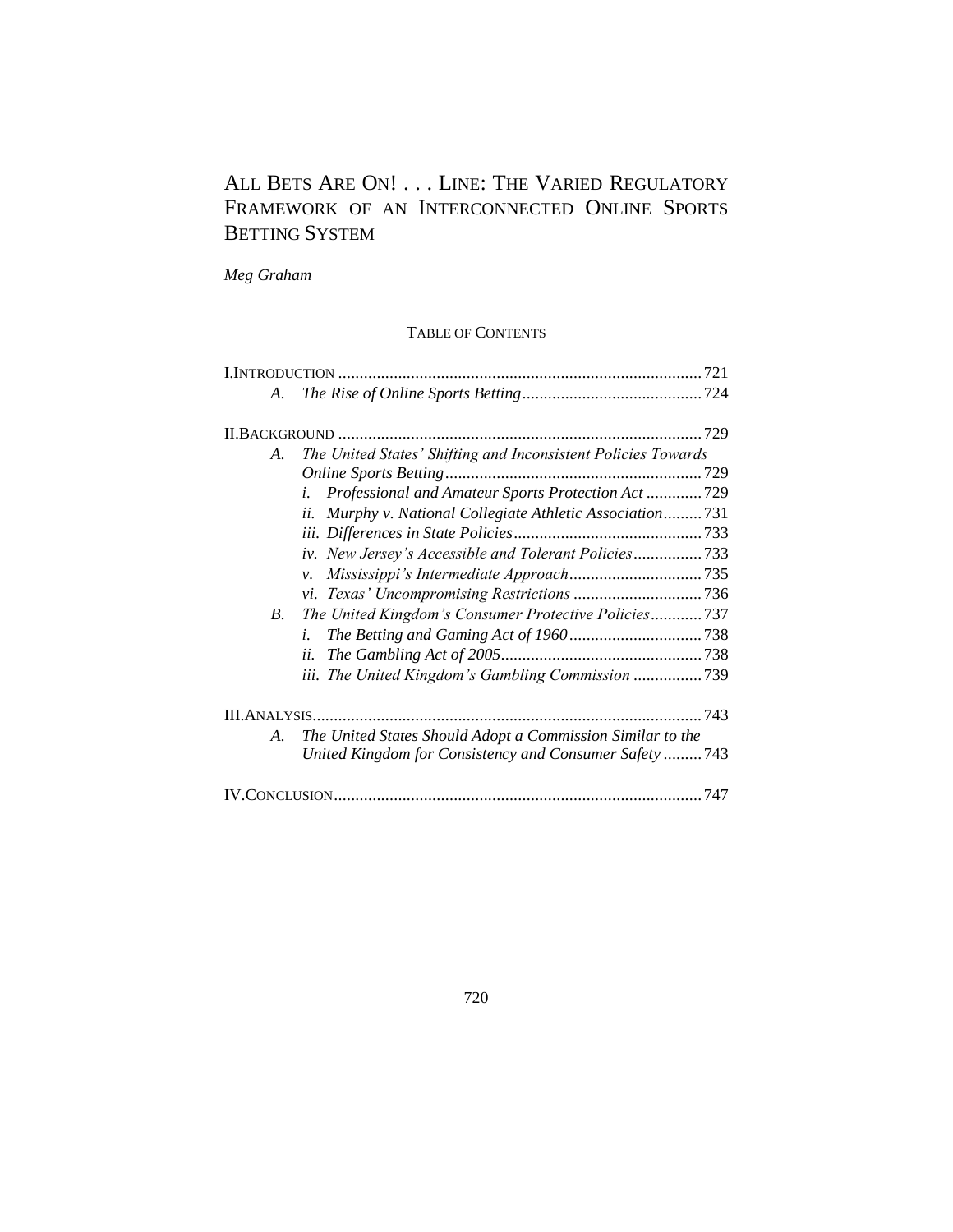## I. INTRODUCTION

<span id="page-1-0"></span>Considering the vast variation of opinions toward betting throughout history, it is unsurprising that extreme inconsistencies exist in the regulation of gambling throughout the United States.<sup>1</sup> Well before transatlantic travel to the Americas, British subjects enjoyed their fair share of games of chance.<sup>2</sup> Interestingly, private English lotteries were used as a form of support for American settlements.<sup>3</sup> The chronicles of the English wager did not make American betting practices difficult to speculate. The practice of betting was brought from England,<sup>4</sup> but ideals varied among the colonists.<sup>5</sup> Perceptions of placing wagers varied from socially acceptable to "not so much on moral grounds<sup>16</sup> as "an appearance of evil as is forbidden in the word of God."<sup>7</sup>

Today, the world is quite different. Instead of primarily moving people across land and sea to share ideas, sentiments, and opinions, these values are spread easily with a reliable internet connection. Through the accessibility of the internet, the interconnectedness of the world has increased sharing of ideas and opportunities.<sup>8</sup>

Individuals in the United States could access online bookmakers prior to legalization in their respective states.<sup>9</sup> However, congressional legislation

<sup>&</sup>lt;sup>1</sup> Gambling in California by Roger Dunstan (History of Gambling in the United States II), THE WEALTH OF CHIPS (Nov. 24, 2014),

https://thewealthofchips.wordpress.com/2014/11/24/gambling-in-california-by-rogerdunstan-history-of-gambling-in-the-united-states-ii/.

<sup>2</sup> *See* Unlawful Games Act 1541 (realizing the historical depth of gambling in the United Kingdom. Although the enforcement of the law was limited, it acted as a harm to those continuing to participate in betting practices because those individuals could seek no legal recourse for unpaid earnings).

<sup>3</sup> *See* JOHN ASHTON, A HISTORY OF ENGLISH LOTTERIES 28 (1893).

<sup>4</sup> David Dean, *Elizabeth's Lottery: Political Culture and State Formation in Early Modern England*, 50(3) J. BRIT. STUD. 587 (2011).

<sup>5</sup> U.S. DEP'T OF JUST., NAT'L CRIM.JUST. REFERENCE SERV., COMM'N ON THE REV. OF THE NAT'L POL'Y TOWARD GAMBLING, GAMBLING IN PERSPECTIVE: A REVIEW OF THE WRITTEN HISTORY OF GAMBLING AND AN ASSESSMENT OF ITS EFFECT ON MODERN AMERICAN SOCIETY (1974), https://www.ojp.gov/pdffiles1/Digitization/44064NCJRS.pdf.

<sup>&</sup>lt;sup>6</sup> *Id.* at 15 (quoting LYCURGUS MONROE STARKEY, MONEY, MANIA, AND MORALS: THE CHURCHES AND GAMBLING 39 (1964)).

<sup>7</sup> *Id*. (alteration in original) (emphasis omitted) (quoting HENRY CHAFETZ, PLAY THE DEVIL: A HISTORY OF GAMBLING IN THE UNITED STATES FROM 1492 TO 1955, at 14 (2017) which quoted one Cotton Mather's statement).

<sup>8</sup> Org. for Econ. Coop. & Dev. [OECD], *Economic and Social Benefits of Internet Openness*, at 6 (May 30, 2016), https://www.oecd-ilibrary.org/docserver/5jlwqf2r97g5 en.pdf?expires=1634865053&id=id&accname=guest&checksum=7D7EA49BB11A9A02 A58E7022D5235C90.

<sup>9</sup> David Nugent, *Does Using a VPN Help You Gamble in a Restricted Jurisdiction?*, LEGAL GAMBLING  $\&$  THE L. (Mar. 13, 2018), https://www.legalgamblingandthelaw.com/blog/does-using-a-vpn-help-you-gamble-in-a-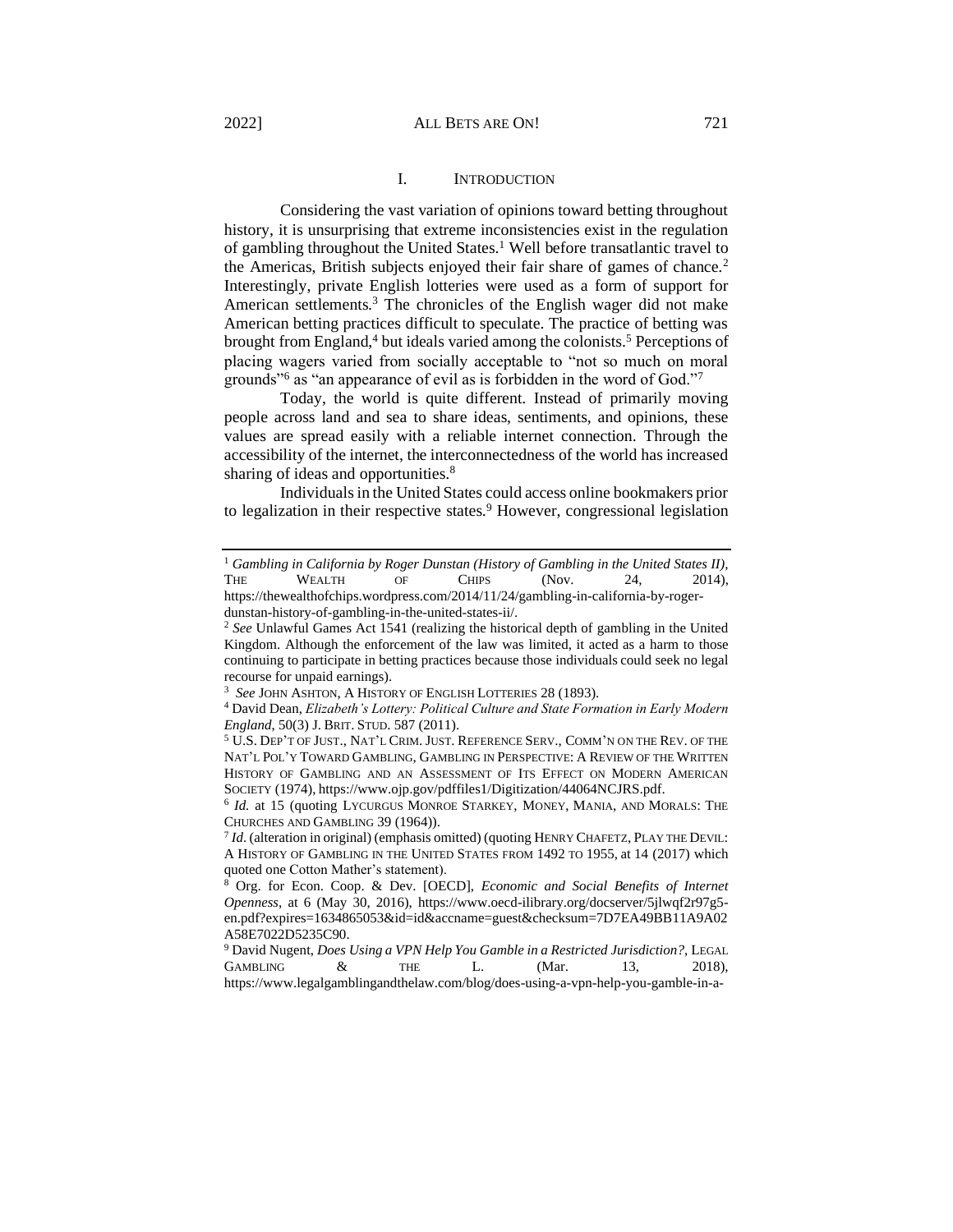attempted to squander the ability of individual states to regulate online sports betting due to the "harms  $\dots$  inflict[ed]" by sports betting.<sup>10</sup> Considering most legislation did not impact participation in online sports betting, it seems that regulatory bans would serve little to no purpose.

The United Kingdom's history with gambling is not a short one.<sup>11</sup> Through the United Kingdom's proactivity on gambling legislation, online bettors in the country have been afforded protections that are not only beneficial to the individual bettors, but to the industry.<sup>12</sup> The impact online sports betting affords the country is notable, as tax revenue is derived from earnings and operations of licensed bookmakers.<sup>13</sup> The United Kingdom was one of the first countries to have a regulatory framework to protect those placing online bets.<sup>14</sup> Access to online betting agencies was not restricted to countries in which online betting was legalized or regulated.<sup>15</sup> To this day, the remote betting sector is continuing to experience growth in the United Kingdom, with bets placed on European football and horses comprising a large portion of the sector.<sup>16</sup> It is clear the United Kingdom capitalized on the benefits of the industry.

 The Internet offers "cheap and easy access to a variety of gambling services."<sup>17</sup> The first online gambling services began operation in 1995.<sup>18</sup>

<sup>13</sup> *What We Do*, GAMBLING COMM'N, https://www.gamblingcommission.gov.uk/about/Who-we-are-and-what-we-do/How-weregulate-the-gambling-industry.aspx (last visited Oct. 22, 2021).

<sup>14</sup> CULTURE, MEDIA AND SPORT COMMITTEE, THE GAMBLING ACT 2005: A BET WORTH TAKING?, 2012-13, HC 421.

restricted-jurisdiction. It is likely that most individuals who placed bets online prior to legalization have done so through the use of a virtual private network, either to conceal their respective location or to obtain access to betting sites. *Id.*

<sup>10</sup> S. REP. NO. 102-248, at 5 (1992), as *reprinted in* 1992 U.S.C.C.A.N. 3553.

<sup>&</sup>lt;sup>11</sup> See JOHN REEVES, HISTORY OF THE ENGLISH LAW: FROM THE TIME OF THE SAXONS, TO THE END OF THE REIGN OF PHILIP AND MARY [1558], at 293 (1814) (King Edward IV's rule—Stat. 17 Edw. IV. c. 4—forbade playing certain games with punishment for violating the same).

<sup>12</sup> D. Clark, *Betting and Gaming Tax Receipts in the United Kingdom from 2000/01- 2020/21*, STATISTA (Apr. 29, 2021), https://www.statista.com/statistics/284338/bettingand-gaming-united-kingdom-hmrc-tax-receipts/.

<sup>15</sup> *Id.* at 39.

<sup>16</sup> GAMBLING COMM'N, GAMBLING INDUSTRY STATISTICS: APRIL 2015 TO MARCH 2020, at  $12$  (2020),

https://assets.ctfassets.net/j16ev64qyf6l/7wgmPLdViatyOi3nEdHMxK/d1ddab9075febbd 3f7aa3078eff3ec57/Industry\_Stats\_November\_2020\_\_Static\_.pdf.

TOM W. BELL, INTERNET GAMBLING 3 (1999), https://www.cato.org/sites/cato.org/files/pubs/pdf/pa336.pdf.

<sup>&</sup>lt;sup>18</sup> ROBERT J. WILLIAMS & ROBERT T. WOOD, INTERNET GAMBLING: A COMPREHENSIVE REVIEW AND SYNTHESIS OF THE LITERATURE 6 (2007), https://www.greo.ca/Modules/EvidenceCentre/files/Williams%20et%20al(2007)Internet\_ gambling\_A\_comprehensive\_review\_and\_synthesis\_of\_the\_literature.pdf.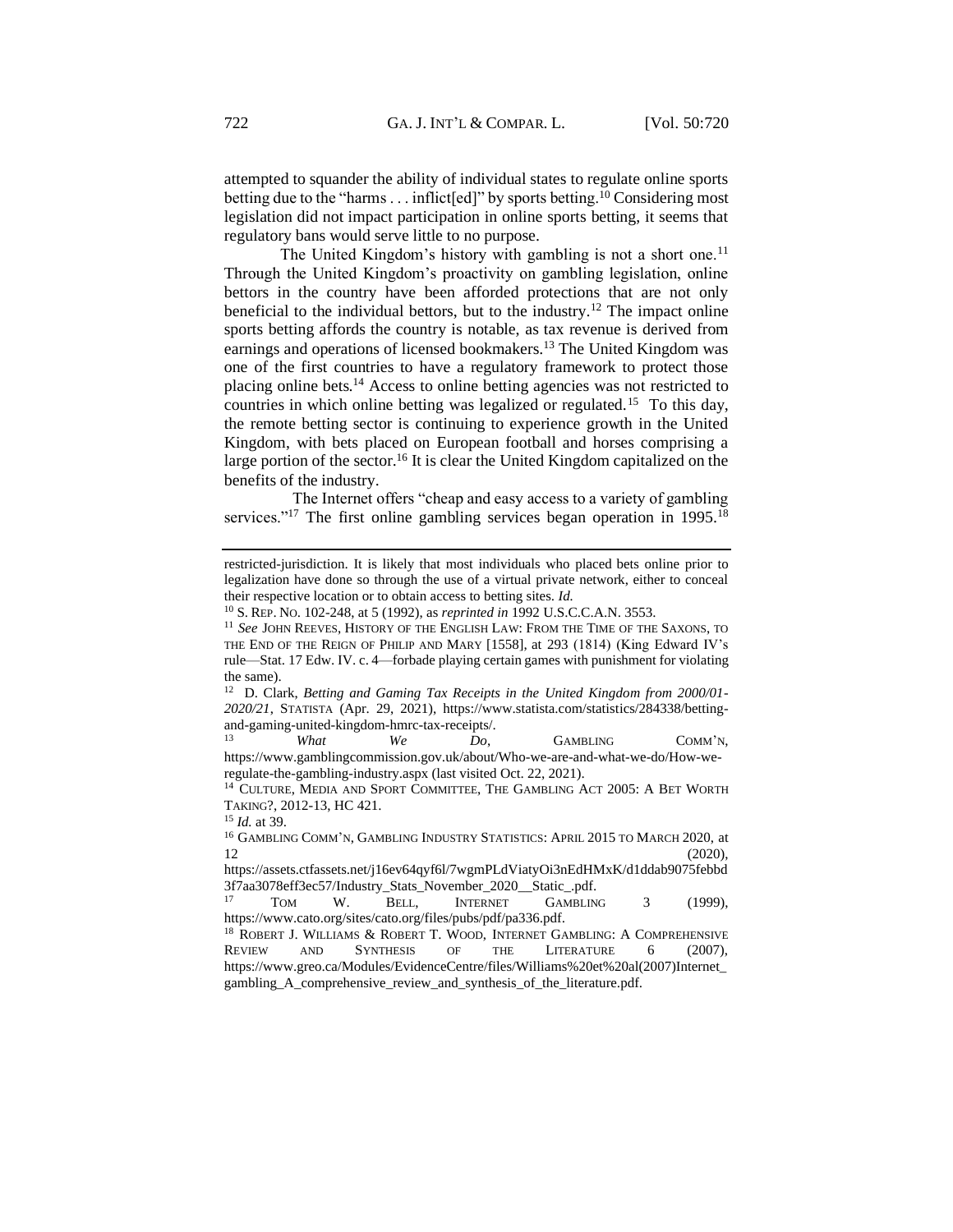Although it is quite possible to vote on close to anything,  $19$  the primary focus of this Note is internet sports betting.<sup>20</sup> With more participants in online sports betting, there are increased risks. Without regulation to mitigate that risk, bettors are put in a precarious situation. Those who choose to participate in activities such as day-trading are provided protections when placing their money in an online market.<sup>21</sup> While the risks of each activity are different, there are similarities. As such, online bettors should be provided some type of protection and security to know their bets are not sent to bookmakers that in reality are simply scammers. Although a  $2018$  Supreme Court ruling<sup>22</sup> designated power to the states to determine independent regulatory schemes for sports betting, this decision did not provide protections for bettors in states that have yet to produce legislation on the matter.

This Note is divided into three Parts. Part I details the history of sports gambling legislation and case law in the United States at both the federal and state level. Three states are identified in Part I for their distinct policies toward internet betting: New Jersey, Mississippi, and Texas. In addition, Part I identifies and explains the history and structure of the United Kingdom's online betting regulations. Part II discusses Congressional involvement in online sports betting. Part III further considers the United States adopt a

<sup>22</sup> Murphy v. Nat'l Collegiate Athletic Ass'n, 138 S. Ct. 1461 (2018).

<sup>19</sup> *See* Brett LoGiurato, *A Single Trader Lost Millions Betting on Mitt Romney on Intrade Late in the 2012 Election*, INSIDER (Sept. 24, 2013, 8:46 AM), https://www.businessinsider.com/mitt-romney-intrade-bets-trader-millions-2013-9. For example, during InTrade's brief 2012-2013 existence, the company established in Ireland offered bettors the ability to place wagers on the United States Presidential contest between Barack Obama and Mitt Romney. Such political wagers are not permissible in the United States; however, they are common for political contests within the United Kingdom. Individuals in the UK vote on more than just political contests, including political decision making in Parliament, such as exact determinations of Brexit. Bettors may choose to place wagers on anything from the color tie worn by Boris Johnson to the number of seconds that will be spent clapping during debates. There is a concern that allowing individuals to place bets on American political contests would result in increased and unnecessary influence over elections or other political decision-making.

<sup>20</sup> *See generally Sports Betting 101: Sports Betting Explained –– Types of Sports Wagers*, WILLIAM HILL RACE & SPORTSBOOK, https://www.williamhill.us/how-to-bet/sportsbetting-101/ (last visited Oct. 30, 2021) (highlighting general terms and types of wagers for sports betting); *Responsible Marketing Code for Sports Wagering*, AM. GAMING ASS'N (Sept. 14, 2020), https://www.americangaming.org/responsible-marketing-code-forsports-wagering/ (providing an overview of the internet gaming options in various states). <sup>21</sup> *Day Trading: Your Dollars at Risk,* U.S. SEC. & EXCH. COMM'N (Apr. 20, 2005), https://www.sec.gov/reportspubs/investor-publications/investorpubsdaytipshtm.html.

Similar to gambling, day traders are not entitled to nor guaranteed a return. However, those participating in day trading know they are making decisions on companies that have completed the regulatory filings required by the Securities and Exchange Commission. Additionally, those companies will face penalties if there are not adequate or accurate disclosures to allow those traders to make informed decisions.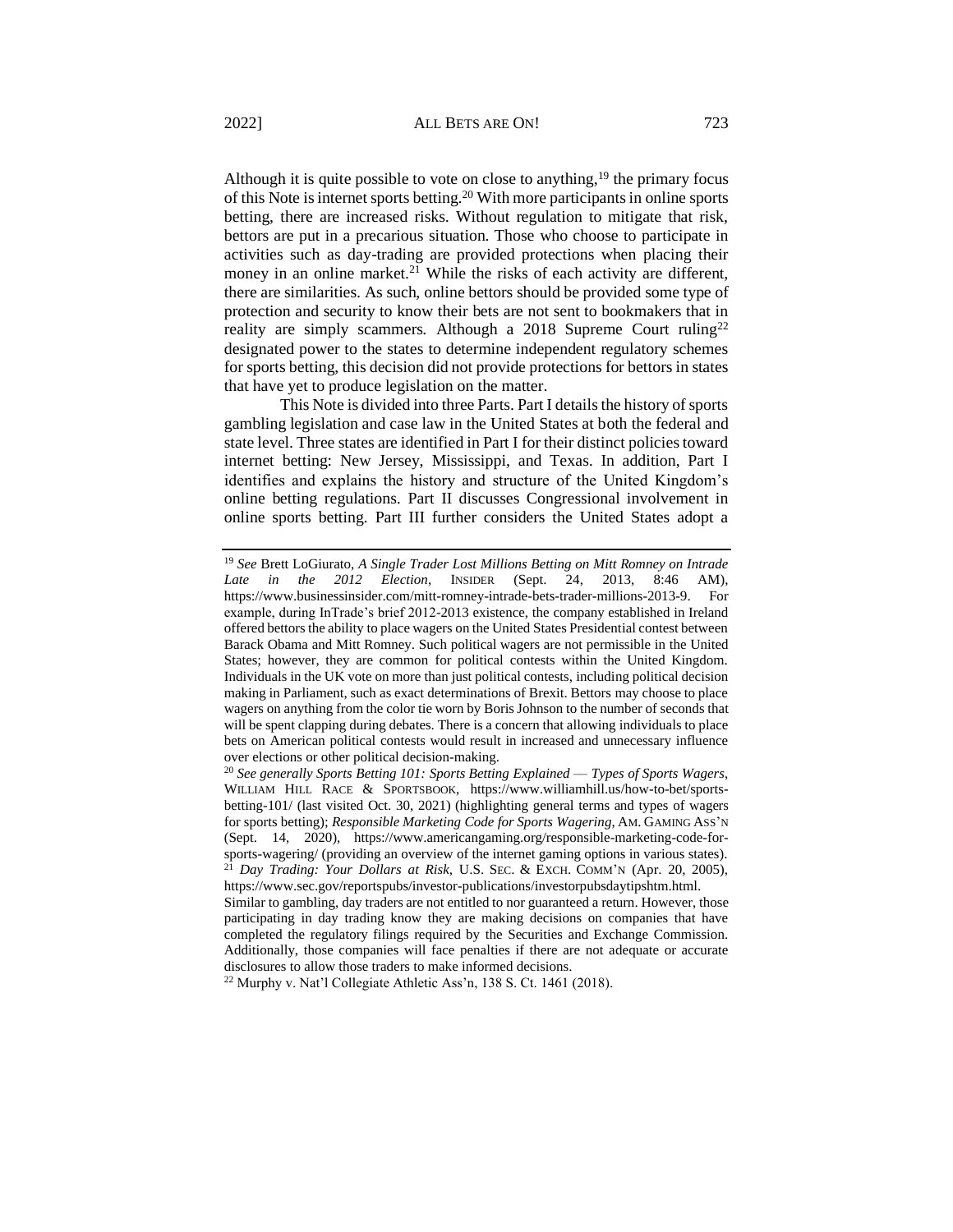regulatory system for online sports betting similar to that of the United Kingdom.

#### <span id="page-4-0"></span>*A. The Rise of Online Sports Betting*

Use of the internet for online gambling began in 1995.<sup>23</sup> Due to the limited access to online sportsbooks in the United States, those who wanted to place bets online were able to do so through websites based in Caribbean Islands and Central American countries.<sup>24</sup> During the 1990s, the practice of placing offshore bets was illegal under United States federal regulation,<sup>25</sup> but was rarely enforced.<sup>26</sup> Many of the online sportsbooks lacked any affiliation with established gambling companies because the state of the law was ambiguous and those companies did not want to risk loss of their licenses to operate their gambling establishments.<sup>27</sup>

In the early days of online gambling, regulations lacked clarity on both the national and international level.<sup>28</sup> Due to the vagueness and pure lack of a legal standard, those who wanted to operate gambling sites did so in jurisdictions that either did not regulate against online betting or had no existing regulations in place.<sup>29</sup> Although the United States explicitly prohibited online gambling, access to online sites that were legal in their respective jurisdictions was unrestricted.<sup>30</sup> Countries like Antigua and

<sup>24</sup> *Id.*

(a) Whoever being engaged in the business of betting or wagering knowingly uses a wire communication facility for the transmission in interstate or foreign commerce of bets or wagers or information assisting in the placing of bets or wagers on any sporting event or contest, or for the transmission of a wire communication which entitles the recipient to receive money or credit as a result of bets or wagers, or for information assisting in the placing of bets or wagers, shall be fined under this title or imprisoned not more than two years, or both.

18 U.S.C. § 1084(a).

<sup>26</sup> DAVID O. STEWART, AN ANALYSIS OF INTERNET GAMING AND ITS POLICY IMPLICATIONS 8 (2006), file:///Users/emmanuelkyei/Downloads/david-stewart-examines-policyimplications-of-internet-gambling.pdf (noting that "[t]hough DOJ has consistently stated that Internet gaming violates federal law, federal prosecutors have not been very active in pursuing Internet gaming offenses.").

<sup>27</sup> WILLIAMS & WOOD,*supra* note 18.

<sup>23</sup> WILLIAMS & WOOD,*supra* note 18.

<sup>&</sup>lt;sup>25</sup> The regulation provides that:

<sup>28</sup> *See generally* U.S. GEN. ACCT. OFF., INTERNET GAMBLING: AN OVERVIEW OF THE ISSUES (2002), https://www.gao.gov/new.items/d0389.pdf.

<sup>29</sup> WILLIAMS & WOOD,*supra* note 18, at 10.

<sup>30</sup> Federal law provides that: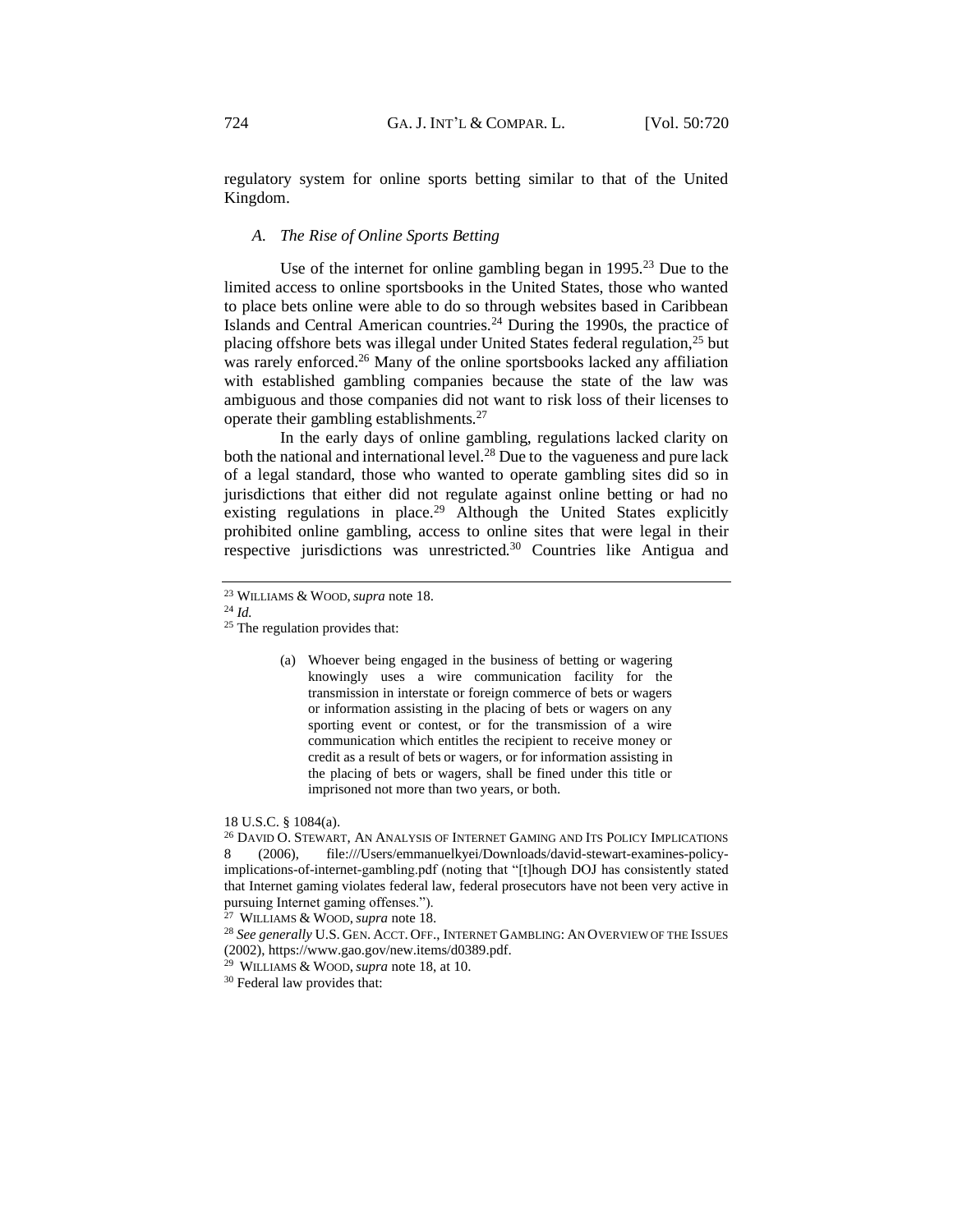Panama did not place restrictions on either residents or non-residents from placing online bets.<sup>31</sup> As a result of the Internet's accessibility, those in the United States could place bets on sites based in these countries and others. Federal legislation created liability for offshore agencies accepting wagers from Americans,<sup>32</sup> so many companies restricted bets originating from the United States. Even with these prohibitions, Americans accounted for large portions of the online gambling market.<sup>33</sup>

In stark contrast to the 2007 status of online sports betting in the United States, the United Kingdom permitted internet wagers as long as the organization obtained and maintained a valid license.<sup>34</sup> Responsibility shifted to the bookmakers, as opposed to shaming or preventing bettors from participation.

In recent years, sports bookmakers have experienced incredible growth, resulting in an increased number of partnerships to effectively reach new markets.<sup>35</sup> Regardless of legal challenges and opposition to online

> No person engaged in the business of betting or wagering may knowingly accept, in connection with the participation of another person in unlawful Internet gambling––

- $(1)$  credit . . .
- (2) an electronic fund transfer . . .
- (3) any check . . . through any financial institution . . .
- (4) the proceeds of any other form of financial transaction . . .

31 U.S.C. § 5363. The statute limits how consumers may *pay* for online bets, but provides no restriction or blocking mechanism for access to the actual websites. Prior to clear regulation, the sites were accessible regardless of an individual's location. <sup>31</sup> WILLIAMS & WOOD,*supra* note 18, at 10.

<sup>32</sup> *Id*.

<sup>33</sup> AM. GAMING ASS'N, STATE OF THE STATES: THE AGA SURVEY OF CASINO ENTERTAINMENT 21 (2006).

https://www.iowagaming.org/support/upload/docs/2006\_Survey\_AGA\_State\_of\_States.p df; AM. GAMING ASS'N, STATE OF THE STATES 2020: THE AGA SURVEY OF THE COMMERCIAL CASINO INDUSTRY 7 (2020), https://www.americangaming.org/wpcontent/uploads/2020/06/AGA-2020-State\_of\_the\_States.pdf [hereinafter STATE OF THE STATES 2020]. The stark difference between the 2006 and 2020 reports includes the relevance of the online gambling market and shows the growth and increased acceptance of placing bets online. It is evident that public opinion on the matter has experienced a drastic shift.

<sup>34</sup> WILLIAMS & WOOD,*supra* note 18, at 13.

<sup>35</sup> *See* David Purdum, *Sports Betting's Growth in U.S. 'Extraordinary,'* ESPN (May 14, 2020), https://www.espn.com/chalk/story/\_/id/29174799/sports-betting-growth-usextraordinary (discussing the sportsbooks of Fox, Barstool, and Score and highlighting the partnerships between ESPN and Caesars Entertainment, and CBS and William Hill U.S). As these partnerships grow, the lobbying power could influence a drastic shift in the inconsistencies in American law to a more consistent and equitable solution.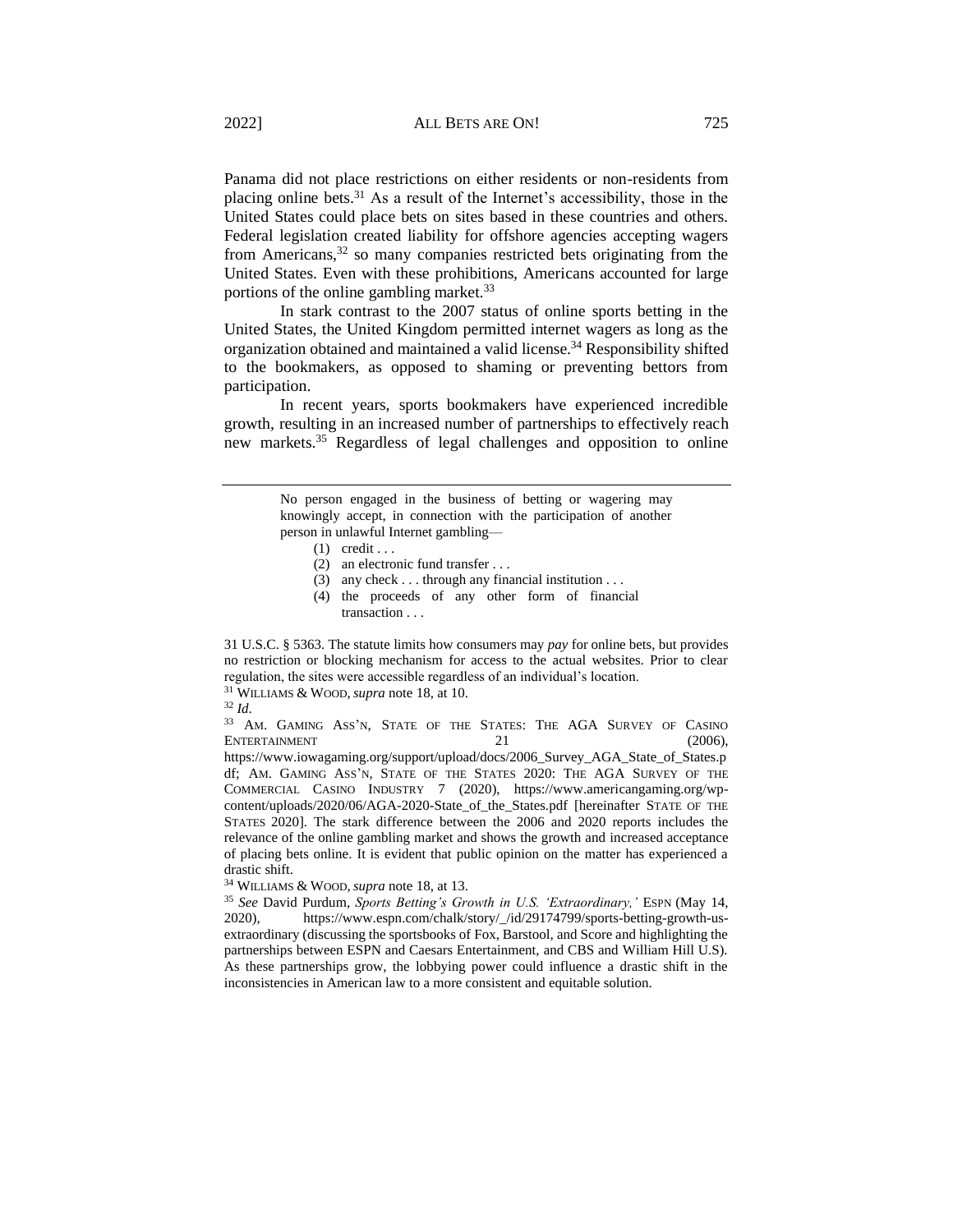gambling, the practice has continued and the industry has experienced massive growth since 1995.<sup>36</sup> As internet access expanded to places outside the home, such as on cellular devices, access to online sports betting grew.<sup>37</sup> With the advancement and accessibility of technology, bettors may gamble directly on bookmaker's websites as well as on cell phone applications.<sup>38</sup> Watching sports has always been a source of excitement, but the ability to place wagers on these games on a mobile device has increased the enjoyment for a growing number of people. It is anticipated that the United States sports betting market will be ninety percent online within the next decade.<sup>39</sup>

In considering the many positive aspects surrounding online gaming, the negative impacts must also be weighed. Problem, or pathological, gaming is a legitimate concern.<sup>40</sup> The ease of access to the internet permits those with a gambling addiction the ability to overplay. It is the responsibility of governments to protect individual parties against problem gaming. Fortunately, there are multiple solutions. For example, restrictions could be placed on accounts of those who have exhibited addictive traits in the process of placing online bets. Behavior like this could be seen in consistent losses and continuation of placing bets coupled with increased amounts spent on wagers with little to no return. Nevertheless, the increased availability of online betting has not increased the rate of problem gamblers in the United States.<sup>41</sup>

Aside from risks associated with addiction, online bettors face issues with verifying the websites or agencies with which they choose to place their

<sup>36</sup> *A Look Inside the Numbers of Sports Betting in the U.S. and Overseas*, SPORTS BUS. J. (Apr. 16, 2018), https://www.sportsbusinessdaily.com/Journal/Issues/2018/04/16/World-Congress-of-Sports/Research.aspx.

<sup>37</sup> Aaron Gray, *The Size and Increase of the Global Sports Betting Market*, SBD (Apr. 13, 2018), https://www.sportsbettingdime.com/guides/finance/global-sports-betting-market/. <sup>38</sup> *See* FANDUEL SPORTSBOOK, https://sportsbook.fanduel.com/sports (last visited Oct. 30, 2021); POINTSBET, https://nj.pointsbet.com (last visited Oct. 30, 2021); DRAFTKINGS,

https://sportsbook.draftkings.com/sportsbook (last visited Oct. 30, 2021); *Sports Betting*, FOXBET, https://mtairycasino.foxbet.com/how-to/ (last visited Oct. 30, 2021); BETRIVERS, https://pa.betrivers.com/?l=RiversPhiladelphia (last visited Oct. 30, 2021); BARSTOOL SPORTSBOOK (https://www.barstoolsportsbook.com/ (last visited Oct. 30, 2021).

<sup>39</sup> Todd Shriber, *US Sports Betting Market Will Be 90 Percent Online and Mobile Within A Decade, Industry Experts Assert*, CASINO.ORG (June 14, 2019), https://www.casino.org/news/us-sports-betting-market-will-be-90-percent-online-ormobile-within-a-decade/.

<sup>40</sup> Rich Shapiro, *Sports Betting Skyrocketed in Pandemic. Experts Warn of a 'Ticking Time Bomb'*, NEWS (May 15, 2021, 6:00 AM), https://www.nbcnews.com/news/us-news/sportsbetting-skyrocketed-pandemic-experts-warn-ticking-time-bomb-n1266518.

<sup>41</sup> *See* John W. Welte et al., *The Relationship Between the Number of Types of Legal Gambling and Rates of Gambling Behaviors and Problems Across U.S. States*, 32 J. GAMBLING STUD. 379 (2015).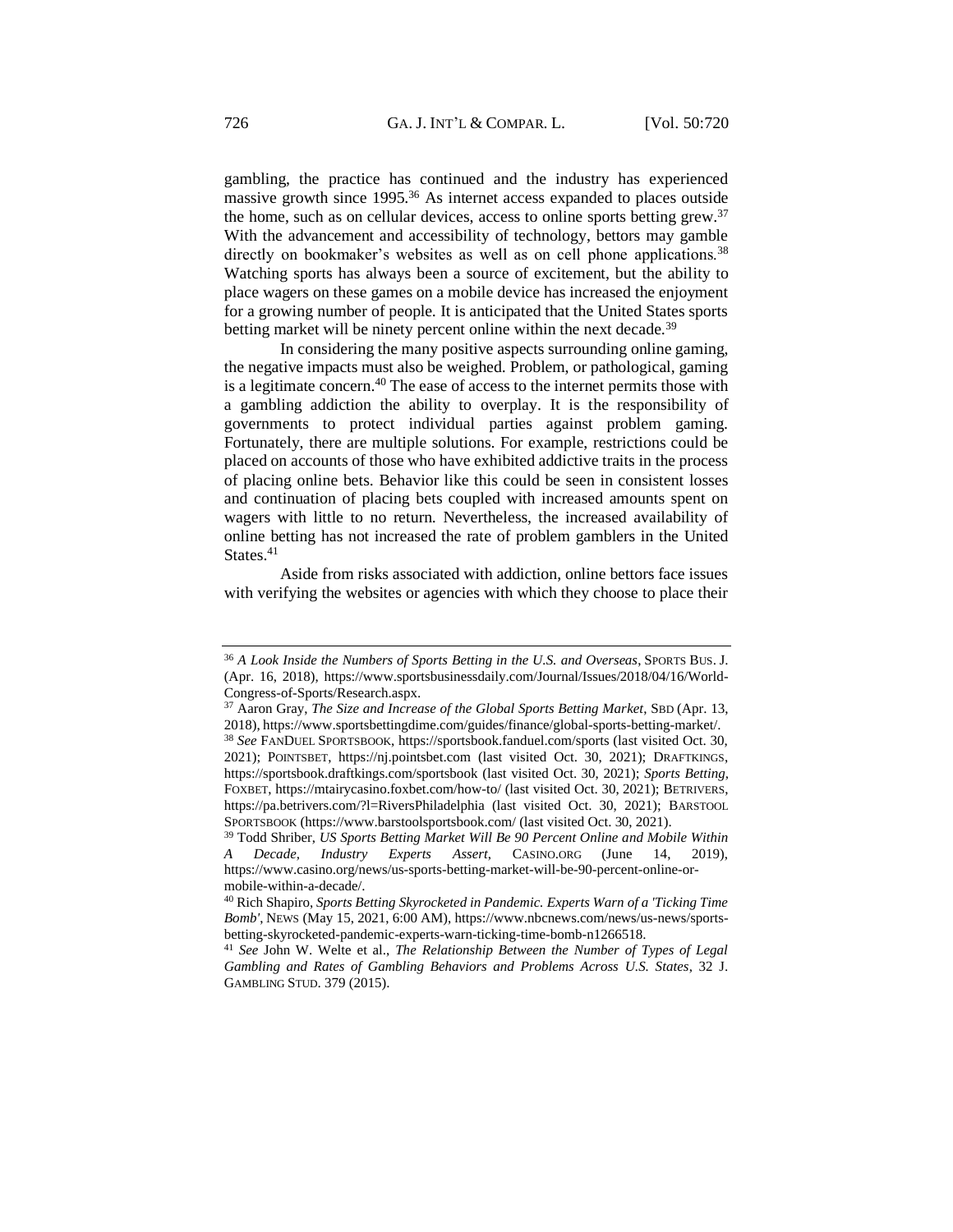wagers.<sup>42</sup> This poses a greater concern for those placing bets online. Without proper verification or certification of a website or application's legitimacy, individuals could share their confidential banking or credit card information with those intent on stealing information. The theft of confidential information is one of the most important justifications for government involvement. Consumer protection in the online sphere is paramount.

Another concern that arises from sports wagering is the possibility for scandal from athletes.<sup>43</sup> This has been a concern due to the prevalence of scandals in the past, but surprisingly, there has been a stark reduction in violations of the integrity of sports games. A suspected reason for this reduction includes the increase in player salaries, as those players have a reduced incentive to fix or otherwise manipulate games.<sup>44</sup>

The inconsistencies of the United States regulatory framework directly damage the consumer and the international markets. Because sports betting is regulated in some states $45$  while being entirely restricted in others,  $46$ there exists a major disparity between remedies offered to citizens in regulated states as opposed to citizens in restrictive states.<sup>47</sup>

<sup>47</sup> Washington law provides that:

The transmission of gambling information over the internet for any sports wagering conducted and operated under this section and RCW is authorized, provide that the wager may be placed and accepted at a

<sup>42</sup> Sally M. Gainsbury et al., *Consumer Attitudes Towards Internet Gambling: Perceptions of Responsible Gambling Policies, Consumer Protection, and Regulation of Online Gambling Sites*, 29(1) COMPUTS. HUM. BEHAVS. 235-245 (2013), https://researchportal.scu.edu.au/discovery/delivery/61SCU\_INST:ResearchRepository/1 267004840002368?l#1367464110002368.

<sup>43</sup> Evan Andrews, *What Was the 1919 'Black Sox' Baseball Scandal?*, HIST. (Oct. 9, 2014), https://www.history.com/news/black-sox-baseball-scandal-1919-world-series-chicago;

Chris Sheridan, *2002 Lakers-Kings Game 6 at Heart of Donaghy Allegations*, ESPN (June 10, 2008), https://www.espn.com/nba/news/story?id=3436401; and Jamie Brown, *Hall of Shame: The Pete Rose Story*, B/R (July 26, 2009), https://bleacherreport.com/articles/224672-hall-of-shame-the-pete-rose-story. Scandals including, but not limited to the 1919 World Series and the 2002 NBA Championship show an evolution of motivations for match fixing. A scandal that led to PASPA's inception includes the Pete Rose scandal. There were allegations that the professional baseball player was banned as a result of his wagers on baseballs games in which he was a participant. Increased player salaries certainly negate motivations for match fixing.

<sup>44</sup> Chil Woo, *All Bets Are Off: Revisiting the Professional and Amateur Sports Protection Act (PASPA)*, 31 CARDOZO ARTS & ENT. L.J. 569, 590 n.121 (2013).

<sup>45</sup> Ryan Butler, *Where Is Sports Betting Legal? Projections for All 50 States,* ACTION, https://www.actionnetwork.com/news/legal-sports-betting-united-states-projections (last updated Oct. 29, 2021). Sports betting is legal in 26 total states and Washington, D.C.

<sup>46</sup> *Id*. (listing Alaska, California, Hawaii, Idaho, Minnesota, Oklahoma, South Carolina, Texas, and Utah as states that restricts sports betting).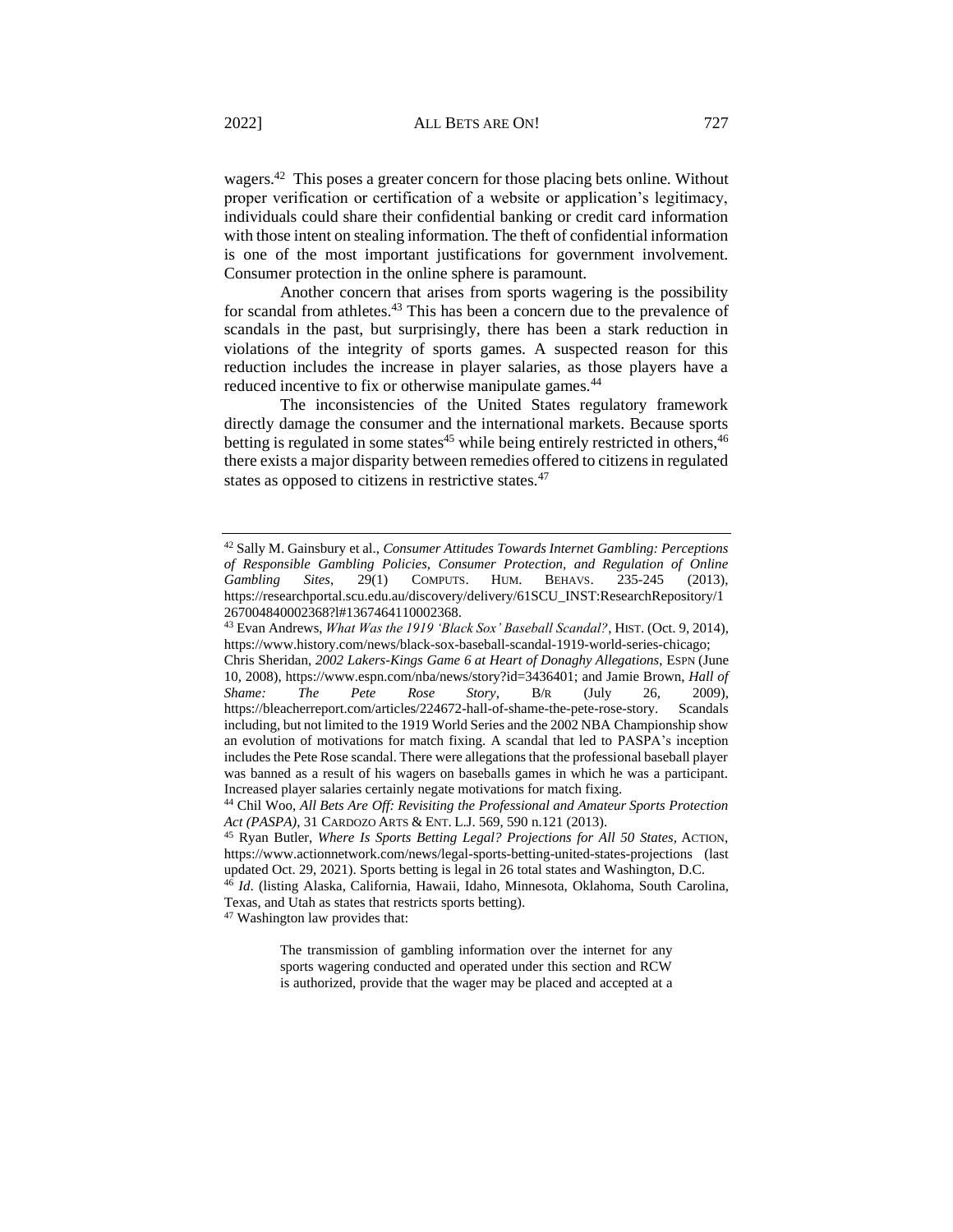There are means by which to place legal or illegal bets. In most states, a legal bet is placed through a licensed bookmaker.<sup>48</sup> Illegal bets may be placed through offshore bookmakers without licenses.<sup>49</sup> The framework of the United Kingdom allows not only for consumer protection, but for the protection of agencies. Accessibility to online betting has only increased with the availability of the internet,<sup>50</sup> and the regulation in the United States should evolve to meet the expanded access to online sports betting. The structure found in the United Kingdom should be adopted by the United States. The protections would benefit the industry and provide additional revenue for the federal government.

The Supreme Court's decision in *Murphy v. National Collegiate Athletic Association* eliminated the federal law prohibiting sports wagering in the United States.<sup>51</sup> Following the decision in *Murphy*, twenty-eight states and Washington, D.C. have legalized sports betting.<sup>52</sup> Four additional states have legalized sports betting, though it is not yet operational.<sup>53</sup> Two additional states are pending legislation.<sup>54</sup> Currently, a majority of states have legalized sports betting, although variations and discrepancies still exist. These variations and discrepancies pose a legitimate problem for consumer protection.

> tribe's gaming facility only while the customer placing the wager is physically present on the premises of that tribe's gaming facility.

WASH. REV. CODE § 9.46.0368 (2021). A Washington legislative bill also provided that: It has long been the policy of this state to prohibit all forms and means of gambling except where carefully and specifically authorized and regulated. The legislature intends to further this policy by authorizing sports wagering on a very limited basis by restricting it to tribal casinos in the state of Washington.

<sup>54</sup> *Id.*

H. Com. & Gaming 2638, 66th Leg., Reg. Sess. (Wash. 2020).

<sup>48</sup> OXFORD ECON., ECONOMIC IMPACT OF LEGALIZED SPORTS BETTING (2017), https://www.americangaming.org/wp-content/uploads/2018/12/AGA-Oxford-Sports-Betting-Economic-Impact-Report1-1.pdf.

<sup>49</sup> *Illegal Sports Betting: How Offshore Operators –– and Those Who Support Them –– Break U.S. Law*, AM. GAMING ASS'N (Aug. 17, 2020), https://www.americangaming.org/illegal-sports-betting/.

<sup>50</sup> *See* Max Roser et al., *Internet*, OUR WORLD IN DATA (2015), https://ourworldindata.org/internet.

<sup>51</sup> *Murphy*, 138 S. Ct. at 1485.

<sup>52</sup> *Interactive Map: Sports Betting in the U.S.*, AM. GAMING ASS'N, https://www.americangaming.org/research/state-gaming-map/ (last updated Oct. 6, 2021). <sup>53</sup> *Id.*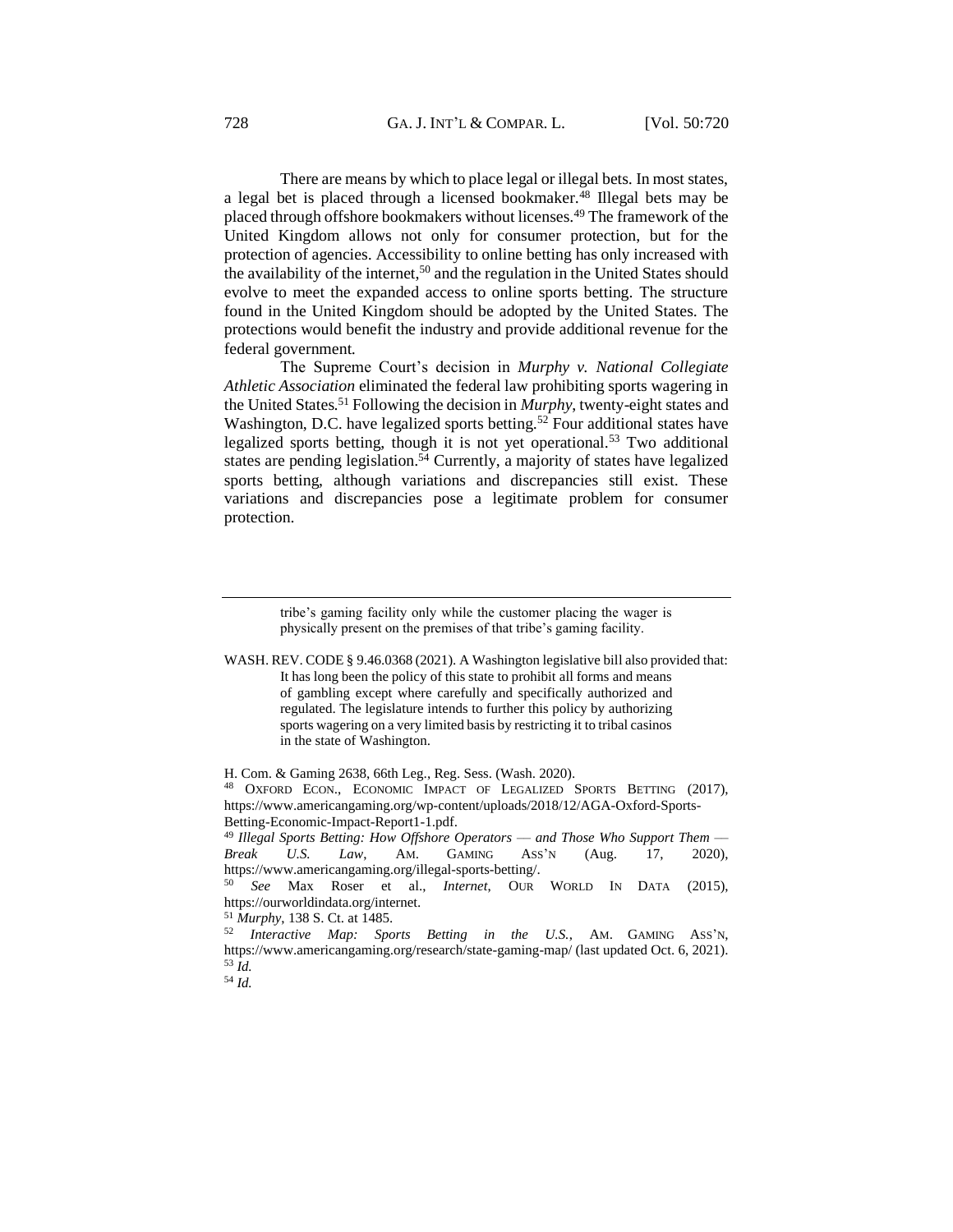# <span id="page-9-1"></span><span id="page-9-0"></span>*A. The United States' Shifting and Inconsistent Policies Towards Online Sports Betting*

#### *i. Professional and Amateur Sports Protection Act*

<span id="page-9-2"></span>Congress passed the Professional and Amateur Sports Protection Act (PASPA) in 1992 for the purpose of "prohibit[ing] sports gambling conducted by, or authorized under the law of, any State or other governmental entity."<sup>55</sup> Congress touted the bill as a necessity to preserve the "integrity of" sports and disincentivize gambling for "young people."<sup>56</sup> While contemplating the bill, the Committee addressed the increased accessibility of gambling through "new technologies."<sup>57</sup> Additionally, the Committee faced concerns over the "seductive" nature of sports gambling.<sup>58</sup>

The legislation provided that states, with a few exclusions,<sup>59</sup> could not regulate sports betting.<sup>60</sup> In addition to the Professional and Amateur Sports Protection Act, Congress passed the Unlawful Internet Gambling Enforcement Act in 2006.<sup>61</sup> The Act "prohibits gambling businesses from knowingly accepting payments in connection with the participation of another person in a bet or wager that involves the use of the Internet and that is unlawful under any federal or state law. . ." which limited an operator's ability

<sup>55</sup> S. REP. NO. 102-248, at 3 (1992) *reprinted in* 1992 U.S.C.C.A.N. 3553.

<sup>56</sup> *Id.* at 5.

<sup>57</sup> *Id.* The Committee speculated that access to gambling would increase in convenience, with the possibility of its occurrence over the telephone—increasing accessibility not only to adults, but to children as well. At this time, Congress certainly did not anticipate the widespread use of cellular devices and their capabilities. Increased internet access resulted in increased accessibility to gambling platforms.

<sup>58</sup> *Id*. However "seductive" the Committee considered sports gambling to be does not necessarily equate with creating a restrictive environment. To contrast, investments in the stock market include risk, and are being made quite seductive by new trading applications such as Robinhood. Just because something is seductive does not equate to prohibition or unnecessary restrictive regulation. Rather, regulation that encourages proper and safe practices should be encouraged.

<sup>59</sup> Professional and Amateur Sports Protection Act, Pub. L. No. 102-559, § 3704, 106 Stat. 4227 (1992). PASPA did not apply to Oregon, Delaware, and Nevada. Although these states were not subject to the restrictions of the legislation, they were not permitted to expand their sports betting schemes. In addition to the aforementioned states, the legislation permitted states that had operated licensed casinos in the ten years prior one year to enact state legislation regulating sports wagering.

<sup>60</sup> *Id.* § 3702, 106 Stat. at 4227.

<sup>61</sup> 31 U.S.C. §§ 5361-5367.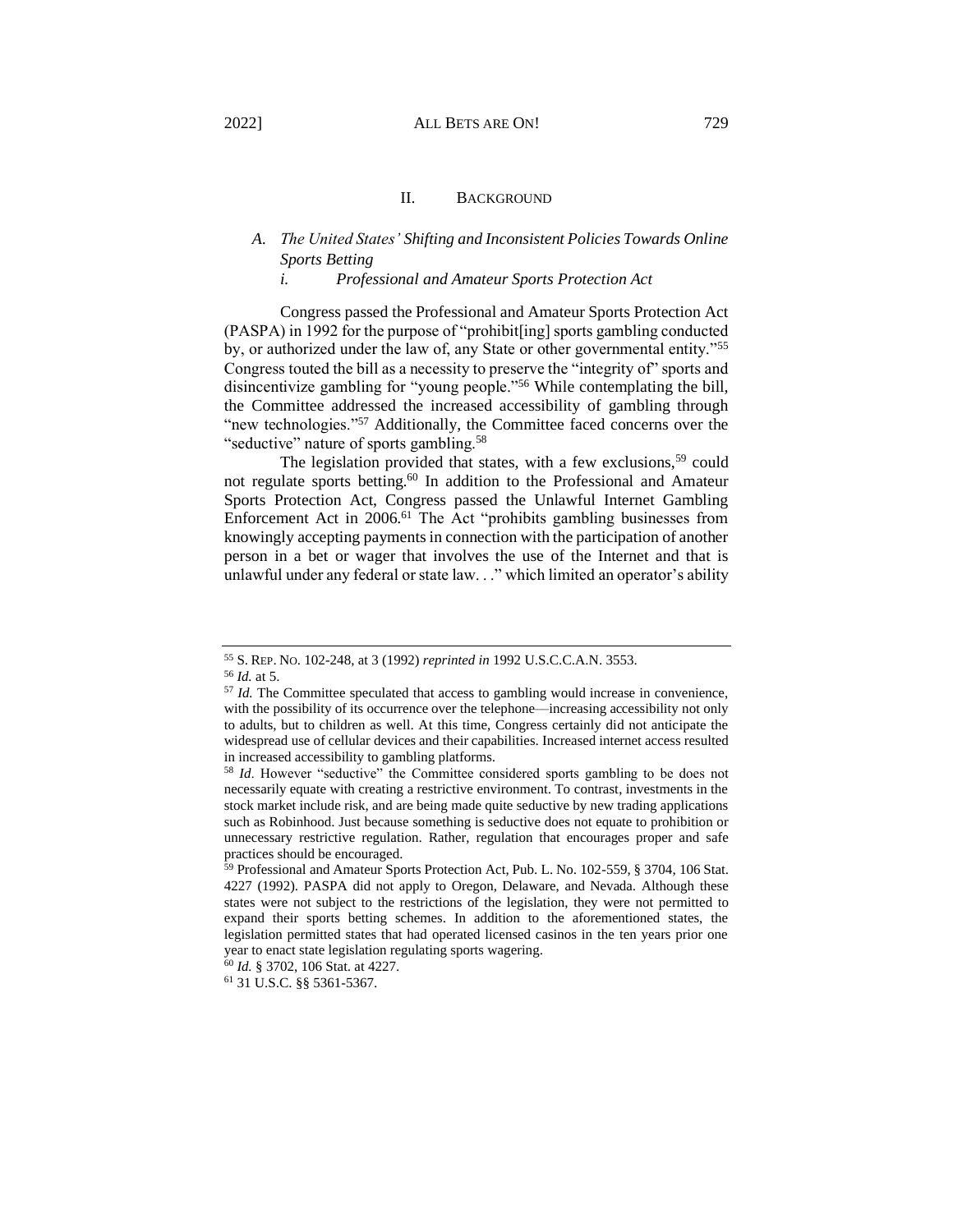to receive sports wagers via Internet gambling.<sup>62</sup> The Unlawful Internet Gambling Enforcement Act strengthened PASPA's intention of combatting a the "national problem" of sports gambling.<sup>63</sup>

As reflected in the hearings prior to PASPA's approval, sports gambling was viewed as a problem so dire that Section 3702 of the Act permits Congressional prohibition of intrastate sports regulation.<sup>64</sup> The legislation included exemptions for violations of any wagering schemes that were approved under state law on October 2, 1991, and carried out between September 1, 1989 and October 2, 1991.<sup>65</sup> The reason for this allotted time was meant to permit states that were debating hosting wagers within their jurisdiction the ability to do so without being subject to a PASPA violation. The Act also factored in an additional time period for states to regulate sports wagering through an additional exemption to sports wagering in casinos up to one year after the Act's effective date which would prove to be problematic in states such as New Jersey.<sup>66</sup>

It shall be unlawful for––

- (1) a governmental entity to sponsor, operate, advertise, promote, license, or authorize by law or compact, or
- (2) a person to sponsor, operate, advertise, or promote, pursuant to the law or compact of a governmental entity, a lottery, sweepstakes, or other betting, gambling, or wager scheme based, directly or indirectly (through the use of geographic references or otherwise), on one or more competitive games in which amateur or professional athletes participate, or are intended to participate, or on one or more performances of such athletes in such games.

28 U.S.C. § 3702.

<sup>65</sup> 28 U.S.C. § 3704(a)(2).

<sup>66</sup> The statute states:

- (a) Section 3702 shall not apply to––
- (3) A betting, gambling, or wagering scheme, other than a lottery described in paragraph (1), conducted exclusively in casinos located in a municipality, but only to the extent that—
- (A) Such scheme or a similar scheme was authorized, not later than one year after the effective date of this chapter, to be operated in that municipality; and
- (B) Any commercial casino gaming scheme was in operation in such municipality throughout the 10-year period ending on such effective date pursuant to a comprehensive system of State

<sup>62</sup> FED. DEPOSIT INS. CORP. ET AL., UNLAWFUL INTERNET GAMBLING ENFORCEMENT ACT OF 2006 OVERVIEW 1, https://www.fdic.gov/news/financial-institutionletters/2010/fil10035a.pdf.

<sup>63</sup> S. REP. NO. 102-248, at 5 (1991).

<sup>&</sup>lt;sup>64</sup> The statute includes the following provisions: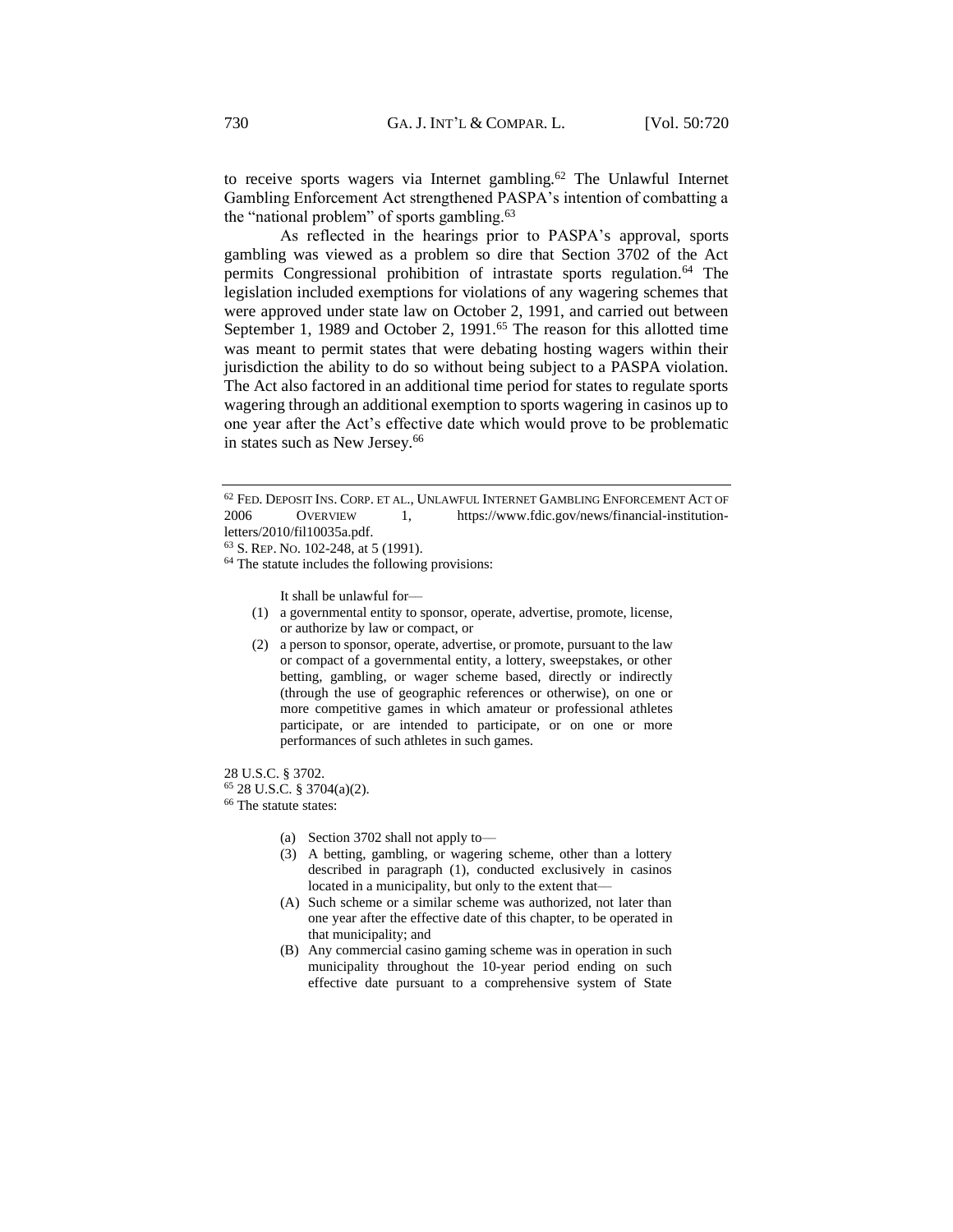#### 2022] ALL BETS ARE ON! 731

Public opinion did not match the views expressed in the Congressional hearings for PASPA as the Internet sportsbooks only grew in popularity and accessibility in the years following the legislation.<sup>67</sup> Although illegal, wagers were placed online in the United States for reasons stemming from accessibility and the lack of enforcement of PASPA.<sup>68</sup> The popularity of sports gambling has led to an acceptance of online wagers by the public. Instead of reducing access to wagers, PASPA had the opposite effect of pushing American bettors to look elsewhere. In a way, PASPA could be analogized to the Prohibition Era. Even though something is so heavily regulated against, does not ensure people will seek it and establish means of obtaining it. Due to the interconnectivity and accessibility of the internet, those wanting to place bets can do so through international sites which may not be "legitimate, compliant online sports gambling operators."<sup>69</sup>

A minority view was included in the legislative history of PASPA. This opposing opinion noted that the legislation would be "a substantial intrusion into States' rights" by "telling the States how they [could] or [could not] raise state revenue."<sup>70</sup> In addition, Mr. Grassley's minority view included the idea that PASPA would "blatantly discriminate between the States."<sup>71</sup> Twenty-six years later, the Supreme Court would agree with him.

#### <span id="page-11-0"></span>*ii. Murphy v. National Collegiate Athletic Association*

The Supreme Court reached its decision in *Murphy* on anticommandeering grounds<sup>72</sup> following New Jersey's obstinate and unyielding attempts to regulate sports betting within their state, attempting anything from

regulation authorized by that State's constitution and applicable solely to such municipality.

<sup>28</sup> U.S.C. § 3704(a)(3).

<sup>67</sup> Woo, *supra* note 44, at 589.

<sup>68</sup> MICHAELA D. PLATZER, INTERNET GAMBLING: POLICY ISSUES FOR CONGRESS, CRS REP. NO. 44680, at 15 (2016) (noting that "Americans spent around \$150 billion on illegal sports betting in 2015.").

<sup>69</sup> Woo *supra* note 44, at 590. Woo continues to state that "unlicensed, unregulated online gambling operators" are filling the void created by PASPA.

<sup>70</sup> S. REP. NO. 102-248, at 12 (1992) *reprinted in* 1992 U.S.C.C.A.N. 3553.

<sup>71</sup> *Id.* at 13.

<sup>72</sup> *Murphy*, 138 S. Ct. at 1461. The anticommandeering doctrine is fundamental and does not permit Congress to issue orders directly to the states without some form of discretion, effectuating the system of dual sovereignty.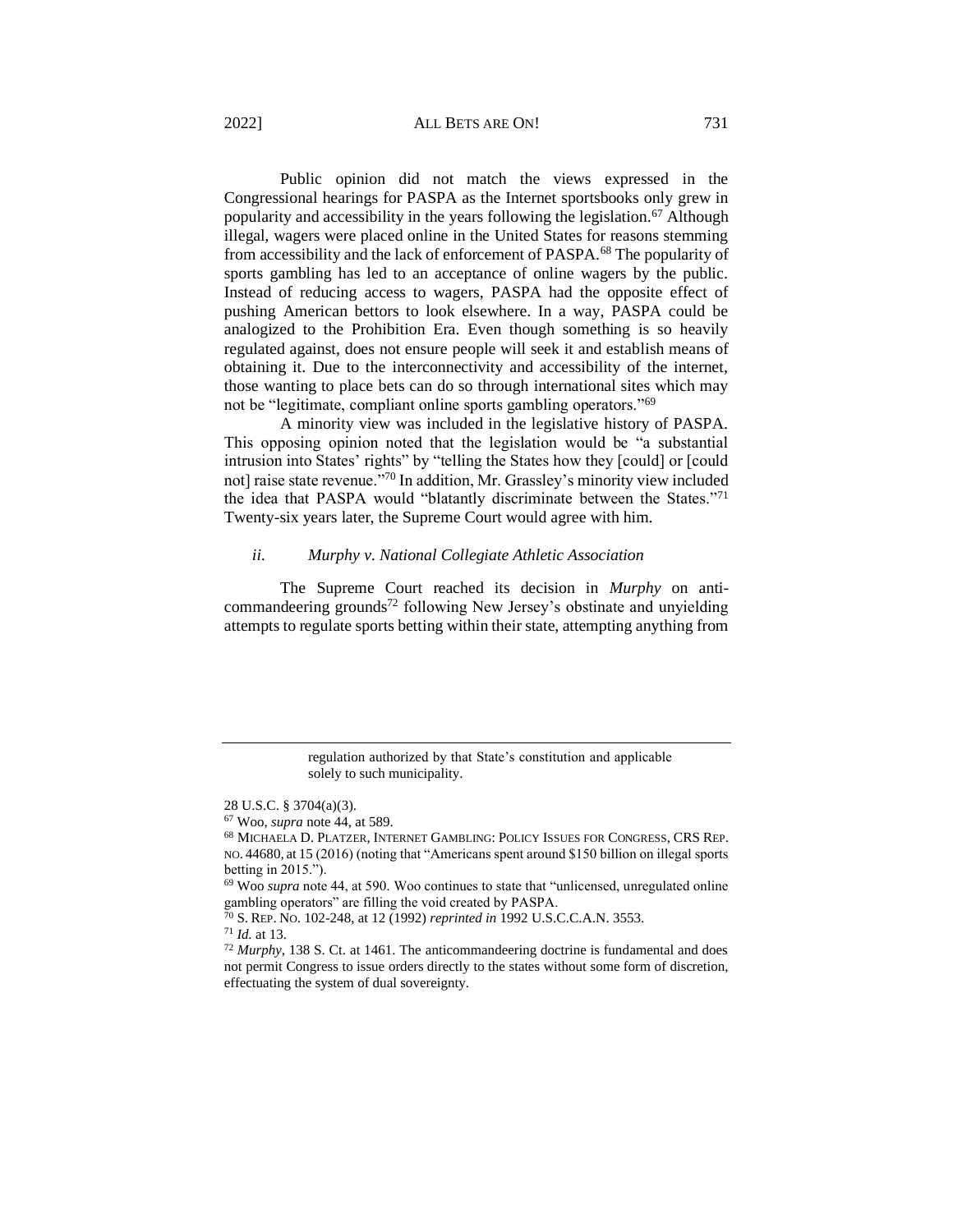a state constitutional referendum<sup>73</sup> to multiple Sports Wagering Acts.<sup>74</sup> The Court held that Section 3701(1) commandeered the power to regulate gambling industries from the states.<sup>75</sup>

The anti-authorization provision found in PASPA was not considered a preemption provision by the Court because "there is no way in which this provision can be understood as regulation of private actors."<sup>76</sup> The Court did not find that the unconstitutional provisions of PASPA could be severed, and as a result, required that the legislation be struck down in its entirety.<sup>77</sup> PASPA aimed to prevent the state legalization of sports gambling, and the Court held that Congress does not have the authority to prohibit a state from creating legislation which legalizes sports gambling.<sup>78</sup> The Court noted that "legalizing sports gambling in privately owned casinos while prohibiting state-run sports lotteries would have seemed entirely backwards" and it is "unclear what might justify such disparate treatment."<sup>79</sup>

The United States has not yet adopted legislation focused on protecting the consumer who chooses to participate in sports betting. Instead, Congress has passed legislation that protects the sanctity of the game itself or prevents individuals from participating in sports betting practices for their own good and to curb immoral acts.<sup>80</sup> Adoption of a centralized system for verification of bookmakers would provide a baseline consumer protection that could lessen or eliminate online scams in sports betting.

<sup>73</sup> Trib. News Servs., *New Jersey Voters Endorse Making Sports Betting Legal*, CHI. TRIB. (Nov. 8, 2011), https://www.chicagotribune.com/sports/ct-xpm-2011-11-08-chi-newjersey-voters-endorse-making-sports-betting-legal-20111108-story.html.

<sup>74</sup> S. Res. 3113, 214th Leg. (N.J. 2011), https://www.njleg.state.nj.us/2010/Bills/S3500/3113\_I1.PDF (stating that the Sports Wagering Act (2012) intended to permit sports betting at casinos and racetracks); S. Res. 2460, 216th Leg. (N.J. 2014), https://www.njleg.state.nj.us/2014/Bills/S2500/2460\_I2.HTM (providing that the Sports Wagering Act (2014) intended to allow casinos and racetracks to offer sports betting without involvement or regulation from the state's government). The difference between the 2012 and 2014 Acts suggest that New Jersey was actively attempting to conjure the constitutional question of commandeering.

<sup>75</sup> *Murphy*, 138 S. Ct. at 1478. ("The PASPA provision at issue here––prohibiting state authorization of sports gambling––violates the anticommandeering rule. That provision unequivocally dictates what a state legislature may and may not do . . . commandeering occurs 'only when Congress goes beyond precluding state action and affirmatively commands it.'"). In summation, federal legislation cannot command state legislatures to not enact legislation.

<sup>76</sup> *Id.* at 1481.

<sup>77</sup> *Id.* at 1484.

<sup>78</sup> *Id.* at 1483.

<sup>79</sup> *Id.*

<sup>80</sup> S. REP. NO. 102-248, at 3 (1992) *reprinted in* 1992 U.S.C.C.A.N. 3553.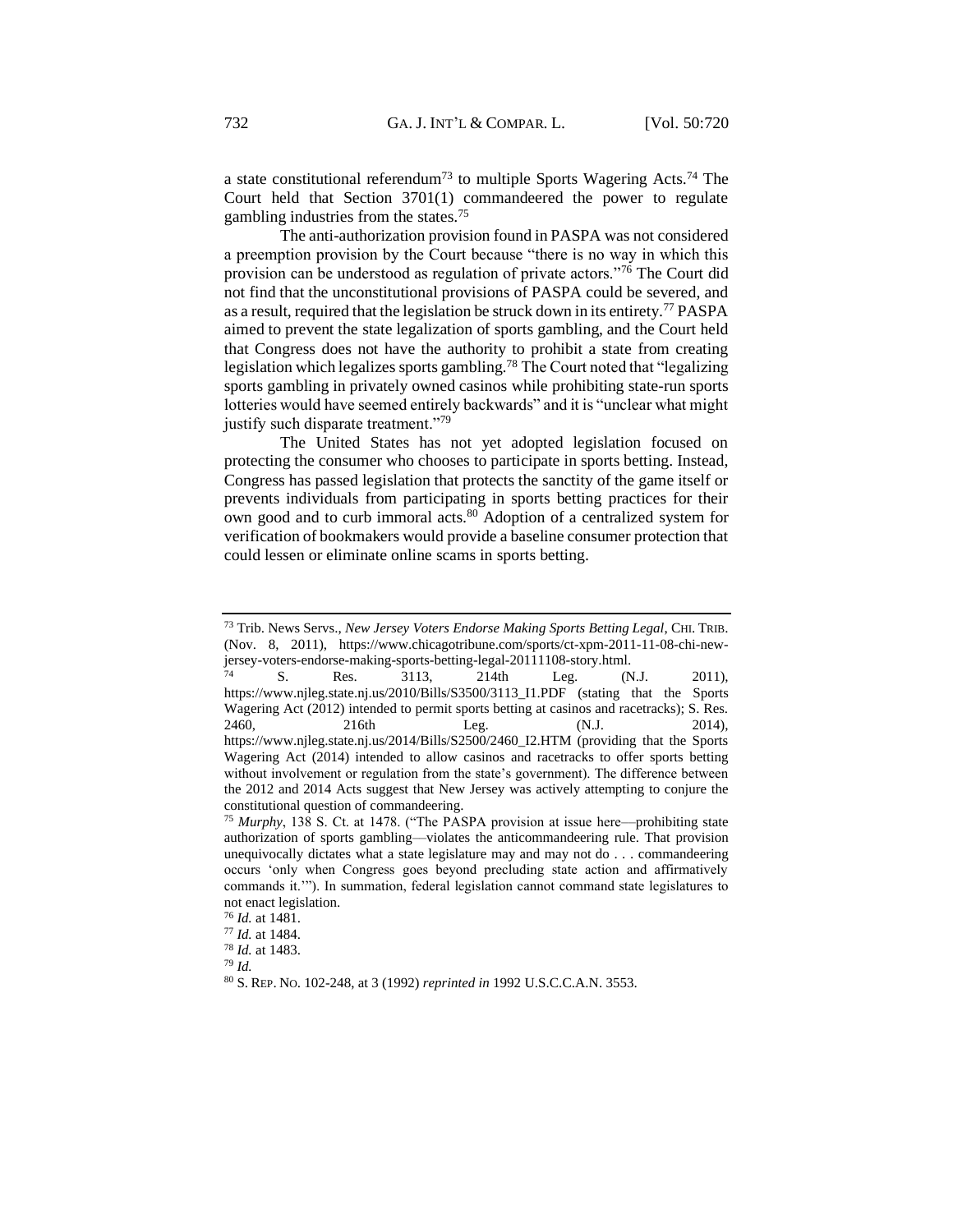## <span id="page-13-0"></span>*iii. Differences in State Policies*

Following the decision in *Murphy*, the states are now free to determine their respective regulatory frameworks concerning sports betting.<sup>81</sup> Although the Court's decision is heavily intertwined with values set forth in the Constitution, which permits states to determine applicable laws within their jurisdiction, $82$  the decision affords the country vast inconsistencies between states regarding access to online betting, consumer protection, and licensing of sportsbooks. This is a strong power, which states derive a legitimate benefit from the ability to regulate the gaming industry.<sup>83</sup> Benefits are found primarily in the new stream of revenue through licensing fees and taxation of sports betting on both winnings and bookmakers' commission fees.

#### <span id="page-13-1"></span>*iv. New Jersey's Accessible and Tolerant Policies*

An exception was originally written in the Professional and Amateur Sports Protection Act specifically for New Jersey.<sup>84</sup> New Jersey failed to enact legislation within the timeframe provided by PASPA, which ultimately led to *Murphy's* arrival to the Supreme Court.<sup>85</sup> In 2011, New Jersey voters cast their ballots on Public Question 1, the New Jersey Sports Betting Amendment to the state Constitution.<sup>86</sup> When passed, the amendment would permit the legislature to regulate and allow betting on sporting events.<sup>87</sup> Following voter approval of Public Question 1, the Sports Wagering Act was introduced in 2012. Though approved by voters, this proposition violated PASPA. It took a

<sup>81</sup> Marc Edelman, *Regulating Sports Gambling in the Aftermath of Murphy v. National Collegiate Athletic Association*, 26 GEO. MASON L. REV. 1 (2018).

<sup>82</sup> U.S. CONST. amend. X.

 $^{83}$  Am. GAMING Ass'N, STATE OF THE STATES 2019: THE AGA SURVEY OF THE COMMERCIAL CASINO INDUSTRY 6 (2019), https://www.americangaming.org/wpcontent/uploads/2019/06/AGA-2019-State-of-the-States\_FINAL.pdf.

<sup>&</sup>lt;sup>84</sup> Professional and Amateur Sports Protection Act, Pub. L. No. 102-559, § 3704 (a)(3)(A), 106 Stat. 4227, 4228 (1992). PASPA included a year following the adoption of the legislation for states, specifically New Jersey, that had operated licensed casinos in a tenyear period prior to PASPA's passage. New Jersey did not enact legislation within the year window, and sports betting within the state were violative of PASPA's language.

<sup>85</sup> *Murphy*, 138 S. Ct. at 1461. Murphy being Governor Philip D. Murphy of New Jersey brought suit regarding a states' rights claim following New Jersey's failure to pass the respective legislation within the allotted time for the exception in PASPA.

<sup>86</sup> *New Jersey Sports Betting Amendment, Public Question 1 (2011)*, BALLOTPEDIA, https://ballotpedia.org/New\_Jersey\_Sports\_Betting\_Amendment,\_Public\_Question\_1\_(2 011) (last visited Nov. 5, 2021).

<sup>87</sup> Assemb. Con. Res. 113, 215th Leg. (N.J. 2012) (The bill "proposes constitutional amendment providing that State revenues derived from sports betting will be used first to fund residential placements for persons with developmental disabilities").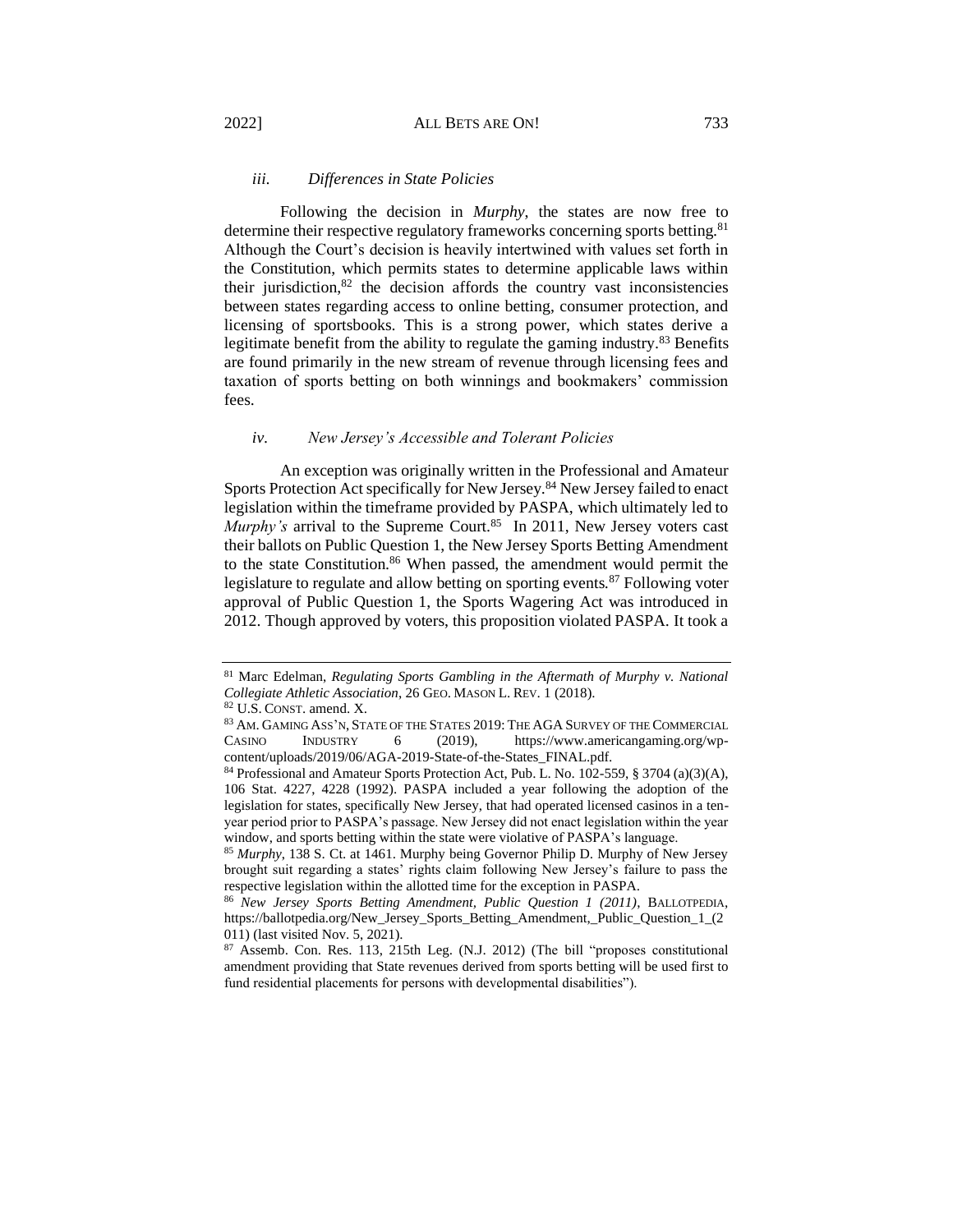few years for New Jersey to effectively offer remote sports betting to its constituents.

New Jersey found itself entangled with potential violations of PASPA, resulting in years-long litigation, such as *National Collegiate Athletic Association v. Governor of New Jersey*<sup>88</sup>, which initially did not determine that the federal government could not require the individual states to prohibit sports betting.<sup>89</sup>

Since the decision in *Murphy*, New Jersey has fully regulated online sports betting.<sup>90</sup> Since regulation, online sports betting has effectively experienced explosive growth in the state.<sup>91</sup> The accessibility provided to bettors through online mediums, available from any location within the state, accounts for this increased involvement in gaming. Bettors are not required to be on property to place sports bets, nor are they required to participate in inperson registration for online wagering accounts. The regulatory authority for New Jersey is the New Jersey Division of Gaming Enforcement and the New Jersey Casino Control Commission.<sup>92</sup> In 2019 alone, seventeen online sportsbooks were operational in New Jersey.<sup>93</sup> Online sports betting is taxed at 14.25 percent, subject to an additional federal excise tax.<sup>94</sup>

The Division of Gaming Enforcement has the ability to set regulations surrounding sports betting.<sup>95</sup> With various divisions operating across the country, several inconsistencies will be found, from limits set on sportsbooks to types of bets placed.

<sup>94</sup> *Id.* at 83.

<sup>88</sup> Nat'l Collegiate Athletic Ass'n v. Governor of New Jersey, 799 F.3d 259 (3d Cir. 2015). The court held that the New Jersey law regulating sports betting was in violation of the Professional and Amateur Sports Protection Act and issued a permanent injunction. The decision of this case was overturned by the court in *Murphy*.

<sup>89</sup> *Id.* at 259-60.

<sup>90</sup> *Division of Gaming Enforcement: Sports Wagering*, THE STATE OF N.J.: DEP'T OF L. & PUB. SAFETY, https://www.nj.gov/oag/ge/sportsbetting.html (last visited Nov. 5, 2021) (listing licensed and operating online sports pools in New Jersey to include Bally's Atlantic City, Borgata Hotel Casino & Spa, Golden Nugget Hotel Casino & Marina, Hard Rock Hotel Casino, Ocean Resort Casino, Tropicana, and Resorts Casino Hotel Atlantic City). <sup>91</sup> STATE OF THE STATES 2020, *supra* note 33 ("Online sports betting accounted for more

than 81 percent of annual sports wagering revenue in New Jersey.").

<sup>92</sup> *Overview*, STATE OF N.J.: CASINO CONTROL COMM'N, https://www.state.nj.us/casinos/about/overview/ (last visited Nov. 5, 2021).

<sup>93</sup> STATE OF THE STATES 2020, *supra* note 33, at 82.

<sup>&</sup>lt;sup>95</sup> S. & Gen. Assemb. P.L.2018, c. 33 (N.J. 2018). It is necessary to identify that New Jersey's legalization of online sports betting does not run contrary to 31 U.S.C. § 5361 (Unlawful Internet Gambling Enforcement Act of 2006) because "the intermediate routing of electronic data relating to a lawful intrastate wager authorized under this provision shall not determine the location or locations in which such wager is initiated, received or otherwise made." P.L. 2018, c. 33 made online sports betting lawful, effectively making 31 U.S.C. § 5361 irrelevant because unlawful bets are not being placed.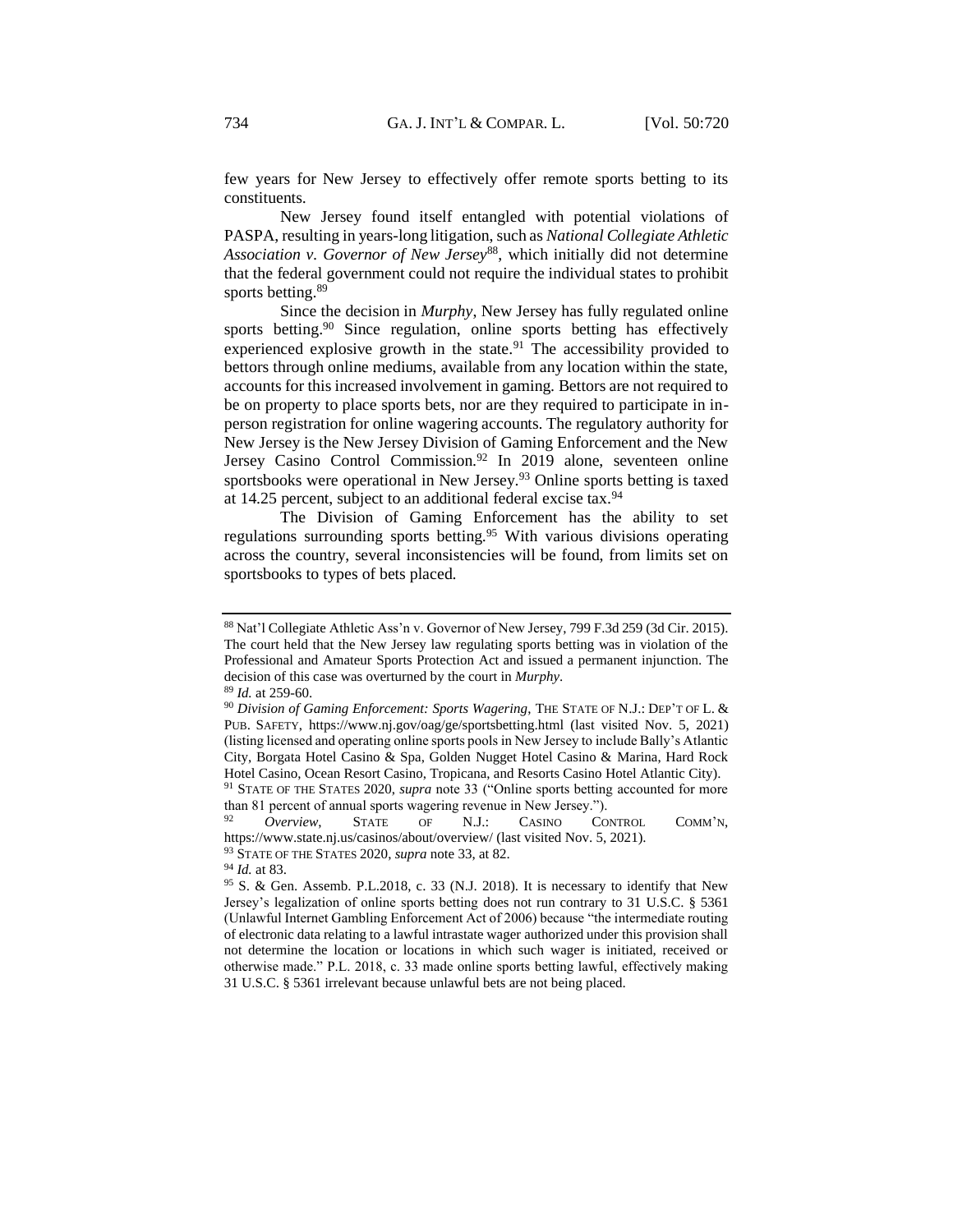<span id="page-15-0"></span>Mississippi has a history with brick-and-mortar casinos, therefore adjusting the legislation for the internet took some time. Mississippi does not offer the same level of openness as New Jersey for their internet gambling options. Mobile sports betting is only available at licensed casino properties, not elsewhere in the state.<sup>96</sup> Instead of an increased tax rate for sports betting, the wagers are taxed at the same rate as other casino games.<sup>97</sup> This most likely has to do with the fact that the games are all conducted on-site. An additional difference is that a licensure fee does not apply to sports betting specifically.<sup>98</sup>

The Mississippi Gaming Commission, the state's regulatory authority, has the primary purpose of "ensur[ing] the integrity of the State of Mississippi and maintain[ing] the public confidence in the gaming industry."<sup>99</sup> Thus, subject to power found under the Gaming Control Act,  $100$ the Commission has set regulations surrounding the use of mobile devices for sports betting purposes.<sup>101</sup> Electronic sports betting is permitted, but only if it

<sup>98</sup> *Id.* Although common in other states, the licensure fee is most likely not found in Mississippi because sports bets may only be placed at casinos within the state with existing licensures, and any pre-authorized operators may offer sports betting.

<sup>99</sup> *Welcome to the Mississippi Gaming Commission*, MISS. GAMING COMM'N, http://msgamingcommission.com (last visited Nov. 5, 2021).

<sup>100</sup> MISS. CODE ANN. § 75-76-33(1) authorizes the commission "to adopt, amend or repeal such regulations."

<sup>101</sup> The regulation provides:

(b) Approved mobile gaming requires, at a minimum, the following:

1. The player shall establish a wagering account through the property where mobile gaming will be conducted, and an initial verification of the account must be done in- -person by a patron at the licensee's premises before the acceptance of any wager that will utilize mobile wagering;

2. Wagers shall only be placed within a facility approved by the Executive Director for mobile gaming; and

3. The Executive Director authorizes the device application for mobile gaming; provided that the Executive Director may establish any additional or more stringent licensing and other regulatory requirements necessary for the proper implementation and conduct of mobile gaming as authorized herein.

<sup>96</sup> MISS. CODE ANN. §75-76-89 (2019).

<sup>&</sup>lt;sup>97</sup> AM. GAMING ASS'N, GAMING REGULATIONS AND STATUTORY REQUIREMENTS:<br>MISSISSIPPI (2019). https://www.americangaming.org/wp- $(2019)$ , https://www.americangaming.org/wpcontent/uploads/2019/07/AGAGamingRegulatoryFactSheet\_Mississippi-2020-2.pdf. This document identifies that sports betting is taxed at eleven to twelve percent, with eight percent going to the state and between three and four percent going to respective local taxes.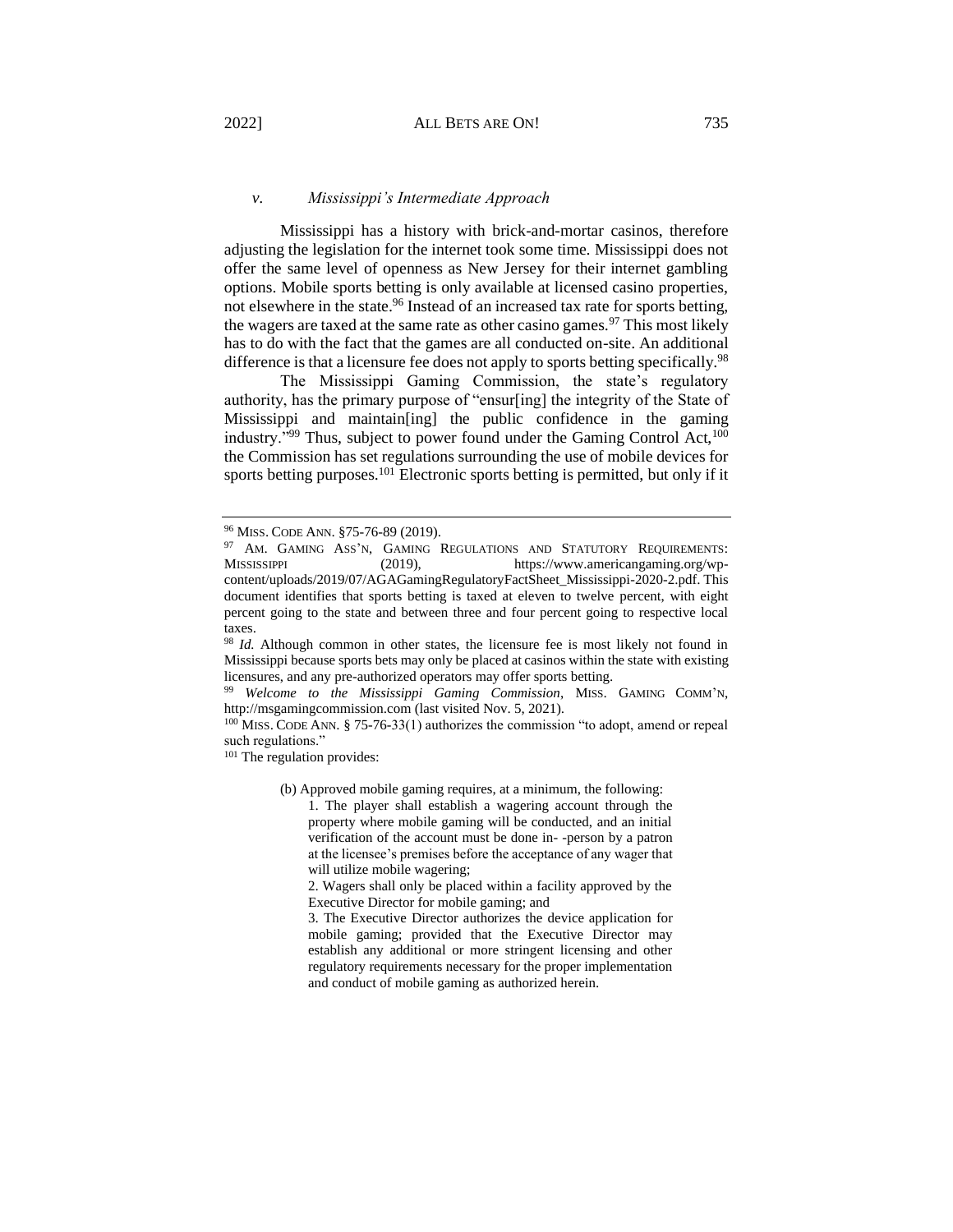is conducted at a regulated casino following proper registration protocols. The state has considered the legalization of mobile wagering, but the legislation did may not make its way through the legislature.<sup>102</sup> This may be due to the potential threat posed by mobile betting to casinos.<sup>103</sup>

## <span id="page-16-0"></span>*vi. Texas' Uncompromising Restrictions*

Currently, Texas does not have any active legislation regarding the regulation of online gambling.<sup>104</sup> Texas is one of the strictest states and includes provisions for the criminalization of gambling.<sup>105</sup> The state of the law in Texas is likely a direct result of religious influence.<sup>106</sup> Realistically, it does not appear that Texas' position will change soon. In a letter to a Texas Representative, Texas' Attorney General determined that online sports betting violated Texas law.<sup>107</sup> This determination was made in accordance with Texas Penal Code Section 47.02, which criminalizes online sports betting.<sup>108</sup>

(a) A person commits an offense if he:

<sup>(</sup>c) For the purposes of this provision, the approved facility shall include any area located within the property boundaries of the casino hotel facility that the Executive Director determines is legal for gaming. This shall not include parking garages or parking areas of a casino hotel facility. (d) The Executive Director shall ascertain and ensure, pursuant to rules and regulations issued by the commission to implement mobile gaming pursuant to this provision, that mobile gaming shall not extend outside of the property boundaries of the casino hotel facility authorized for gaming.

<sup>13-3.15</sup> Miss. Code R. § (b), (c) & (d) (West 2021).

<sup>102</sup> *See* Bobby Harrison, *Sports Betting Could Come to Cellphones in Mississippi*, THE MERIDIAN STAR (Feb. 24, 2020), https://www.meridianstar.com/news/local\_news/sportsbetting-could-come-to-cellphones-in-mississippi/article\_fb1dc06b-e3ad-5927-959c-

ce78c3bb7eb6.html; *see also* Pat Evans, *Mississippi Again Punts on Mobile Sports Betting Expansion*, LEGAL SPORTS REP. (Feb. 5, 2021), https://www.legalsportsreport.com/47926/ms-sports-betting-mobile-2021/.

<sup>&</sup>lt;sup>103</sup> Nat'l Collegiate Athletic Ass'n v. Governor of New Jersey, 799 F.3d 259 (3d Cir. 2015). Two casinos permanently closed in Mississippi in 2019.

<sup>104</sup> *Interactive Map: Sports Betting in the U.S.*, *supra* note 52.

<sup>105</sup> TEX. PENAL CODE ANN. §47.02 (West 2021).

<sup>106</sup> *See generally* Christian Life Comm'n of the Baptist Gen. Convention of Tex., *The Harms of Legalized Gambling,* 12(1) THEREFORE 2, http://s3.amazonaws.com/texasbaptists/clc/Therefore-Harms-Of-Legalized-Gambling.pdf.

<sup>107</sup> Letter from Ken Paxton, Att'y Gen. of Texas, to Rep. Myra Crownover, Chair of the Texas House of Reps. Comm. on Pub. Health (Jan. 19, 2016), https://www2.texasattorneygeneral.gov/opinions/opinions/51paxton/op/2016/kp0057.pdf. <sup>108</sup> The Texas Penal Code provides that: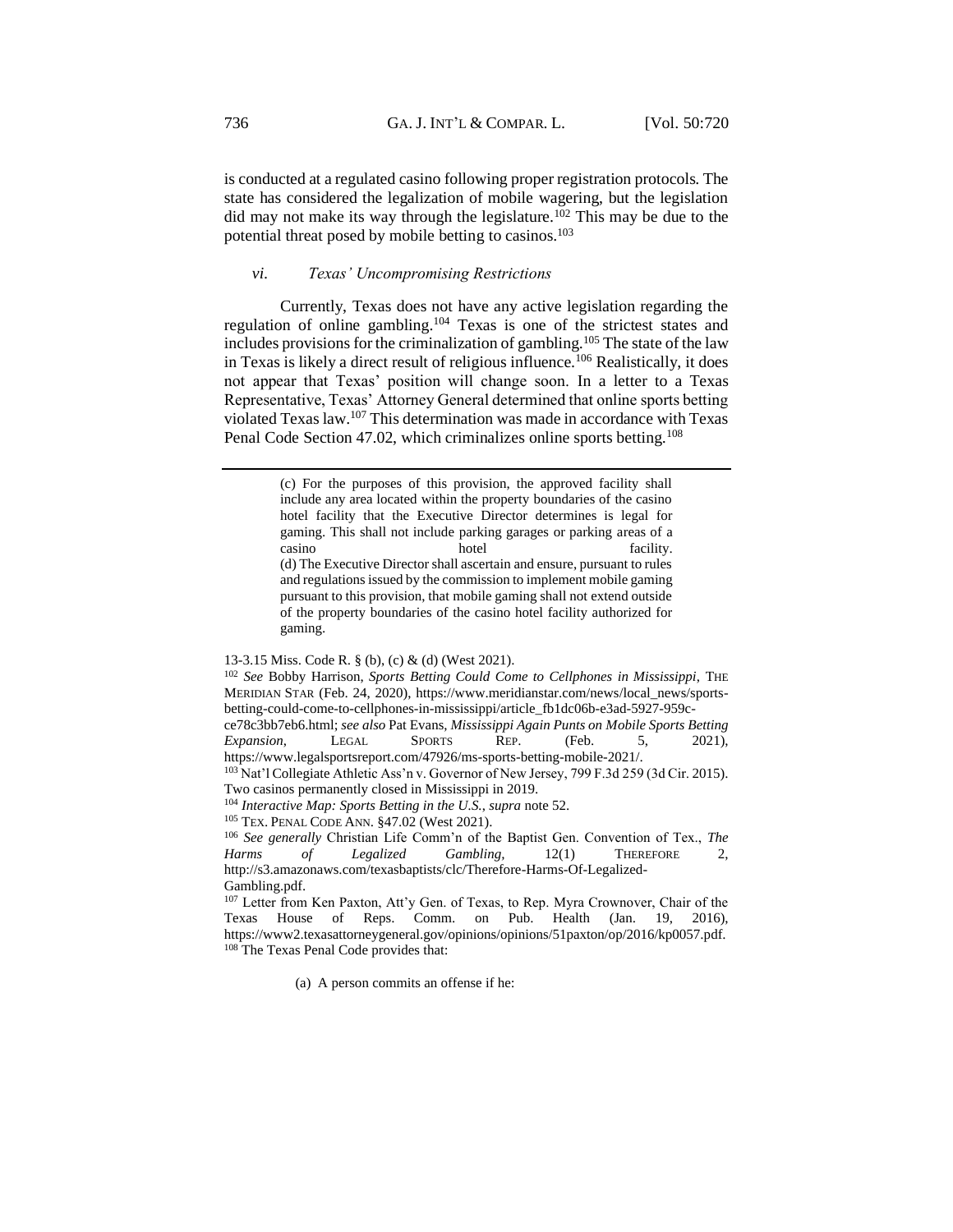Texas is one of a few states that criminalizes sports betting, in addition to political betting. If found in violation, an individual could be guilty of a Class C misdemeanor.<sup>109</sup> This shows the state's strong concern for morals and potential negative social effects.<sup>110</sup> The accessibility to online sportsbooks is not limited or restricted for Texans, so scammers or those hoping to take advantage of residents with no means of legal recourse could prey on potential bettors in Texas.

#### <span id="page-17-0"></span>*B. The United Kingdom's Consumer Protective Policies*

The United Kingdom has kept the consumer in mind in creating its regulatory schemes for online betting.<sup>111</sup> Additionally, the government has attempted to maintain pace with technological advancements in the internet gaming sphere<sup>112</sup> in order to best protect the user and maintain the credibility

- (1) makes a bet on the partial or final result of a game or contest or on the performance of a participant in a game or contest;
- (2) makes a bet on the result of any political nomination, appointment, or election or on the degree of success of any nominee, appointee, or candidate; or
- (3) plays and bets for money or other thing of value at any game played with cards, dice, balls, or any other gambling device.
- (b) It is a defense to prosecution under this section that:
	- (1) the actor engaged in gambling in a private place;
	- (2) no person received any economic benefit other than personal winnings; and

(3) except for the advantage of skill or luck, the risks of losing and the chances of winning were the same for all participants.

TEX. PEN. CODE ANN. §47.02(a)-(b). <sup>109</sup> TEX. PEN. CODE ANN. §47.02(d).

<sup>110</sup> Sierra Juarez, *Texas' Gambling Rules Explained: You Can Play Bingo or the Lottery, but No Sports Betting*, THE TEX. TRIB. (Mar. 20, 2018, 12:00 AM), https://www.texastribune.org/2018/03/20/why-do-i-have-go-other-states-gamble-shortanswer-you-dont/.<br> $\frac{111}{200}$ 

<sup>111</sup> *See Public Registers and Datasets*, GAMBLING COMM'N, https://www.gamblingcommission.gov.uk/public-and-players/public-register (last visited Nov. 6, 2021) (permitting individuals to search the license registry and gambling business information to determine if the online sources with which they are placing bets are reputable and hold a valid license.).

<sup>112</sup> Out-Law News, *Gambling Law Updated in the UK for the Internet*, PINSENT MASONS: OUT-LAW (Nov. 20, 2003, 12:00 AM), https://www.pinsentmasons.com/outlaw/news/gambling-law-updated-in-the-uk-for-the-internet.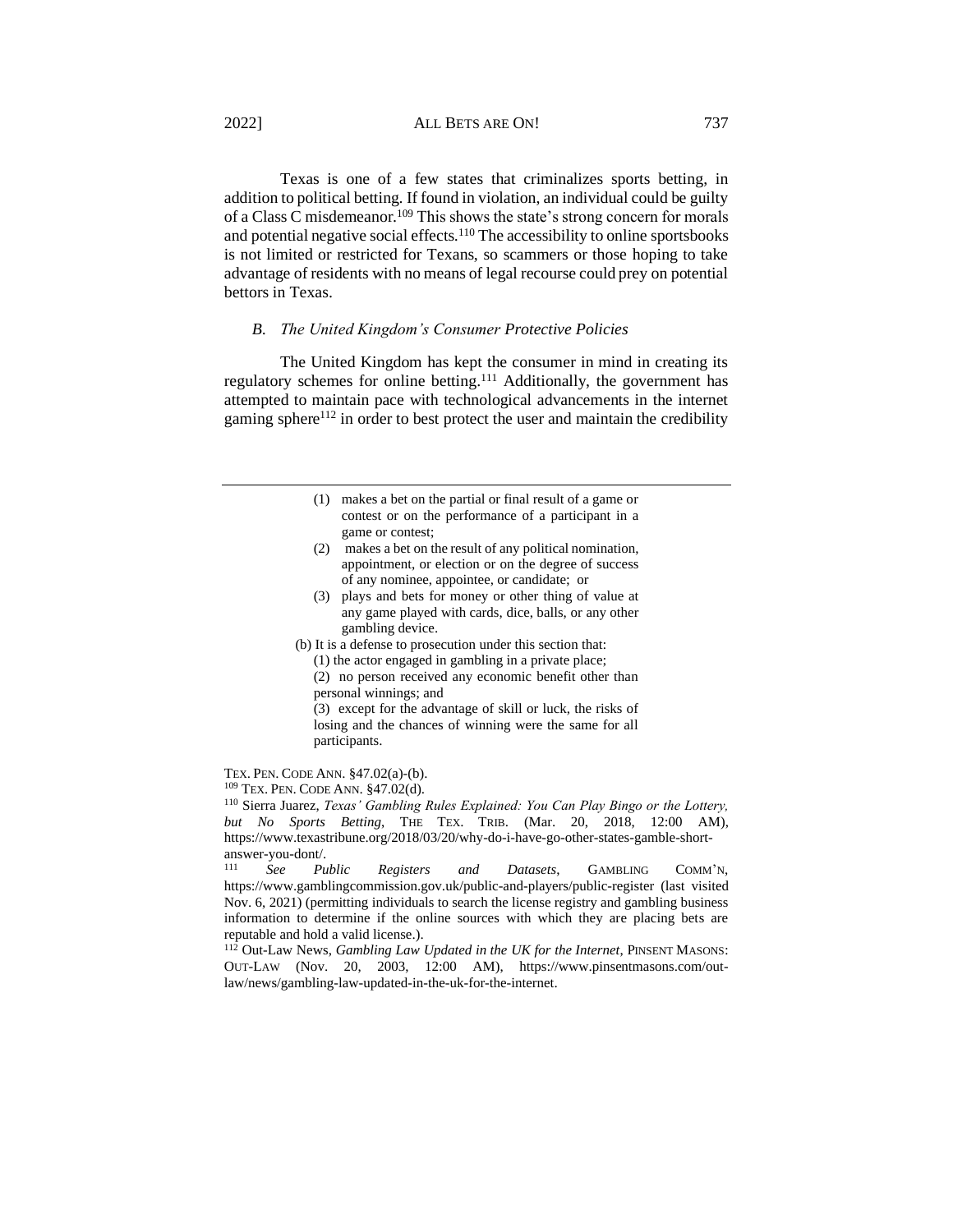of the Gambling Commission.<sup>113</sup> The United Kingdom saw a decline in match fixing following the legalization of sports betting––a function of increased monitoring and an improvement in player compensation.<sup>114</sup>

Remote sports betting is not a rarity in the United Kingdom. Statistics provided by the Gambling Commission report that around 10.5 million people gambled online, and three million individuals had gambled on a football match in Great Britain in 2019 alone.<sup>115</sup> The United Kingdom has not shied from protecting consumers and has a decent history of doing exactly that.<sup>116</sup>

## *i. The Betting and Gaming Act of 1960*

<span id="page-18-0"></span>In comparison to the United States' inconsistent history of protecting bettors, the United Kingdom strove to ensure regularity and consistency within betting markets. The protections provided by the Betting and Gaming Act of 1960 permitted bettors to seek legal recourse for monetary prizes not paid out and held the betting agencies to a regulated standard. As a result of sports regulation, the United Kingdom saw an increase in the integrity of games due to the oversight woven into the play.

Regulating the industry also reduced crime rates and held bookmakers accountable. Though in its infancy, the licensure system verified that the British government was concerned with consumer well-being. The Betting and Gaming Act of 1960 has been repealed and replaced, but legislation dating well before the rise in regulated gaming may assist in understanding Britain's proactiveness towards the market.

#### *ii. The Gambling Act of 2005*

<span id="page-18-1"></span>The Act transferred authority from magistrates' courts to local authorities.<sup>117</sup> A primary update provided by the Gambling Act was that there

<sup>113</sup> Alice Hancock, *UK Gambling Market Comes Under Siege*, FIN. TIMES (Feb. 9, 2020), https://www.ft.com/content/7eed86fc-4354-11ea-a43a-c4b328d9061c.

<sup>114</sup> *See* Martin Rogers & Kim Hjelmgaard, *What the U.S. Can Learn About Legalized Sports Betting from the U.K.*, USA TODAY (June 6, 2018, 7:45 AM), https://www.usatoday.com/story/sports/2018/06/06/sports-betting-what-u-s-can-learnlegalization-u-k/664382002/.

<sup>115</sup> GAMBLING COMM'N, ANNUAL REPORT AND ACCOUNTS 2018-2019, at 16 (2019), https://assets.ctfassets.net/j16ev64qyf6l/7diRcyP5EVEjLtwvOmNNE0/f4080524e395398 2344141d7375a1b56/Annual-Report1819.pdf.

<sup>116</sup> *See* Jane McManus, *Great Bettin': In the U.K., Sports Gambling Has Been Legal Since 1961, So We Went Across the Pond to See How It Works*, DAILY NEWS (May 26, 2018, 2:30 PM), https://www.nydailynews.com/sports/u-s-learn-sports-betting-u-article-1.4011058.

<sup>117</sup> *See* Gambling Act 2005, c. 19 (UK), https://www.legislation.gov.uk/ukpga/2005/19/contents/enacted. A main goal of the act was to reduce crime in Great Britain surrounding sports betting. With monitoring abilities,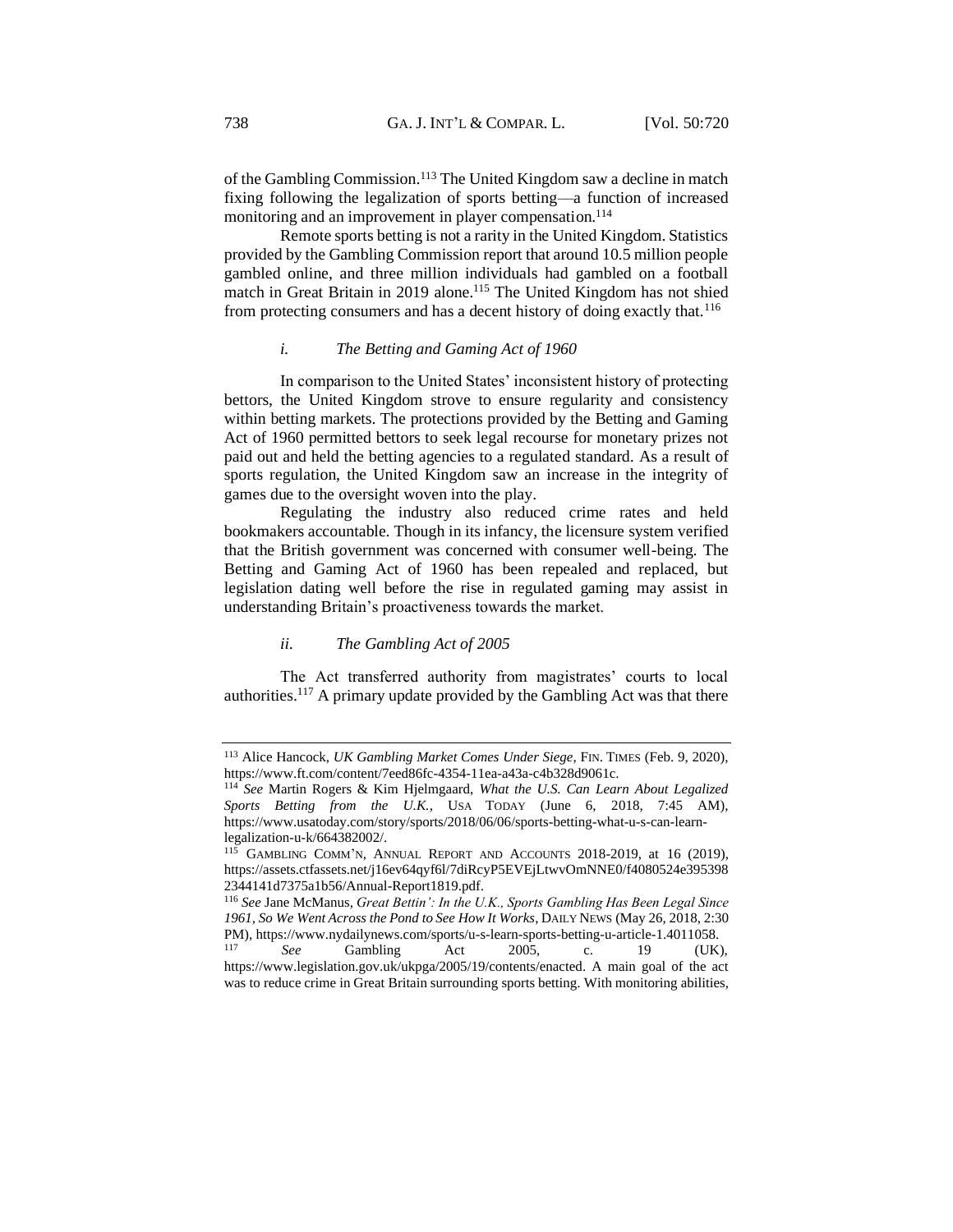were protections for vulnerable populations and children which directly addresses some of the potential concerns of gaming.<sup>118</sup> The Act influenced the expansion of the online sports betting industry by providing additional protections for bettors and including licensing requirements for bookmakers, ensuring fairness was a cornerstone of the Act.<sup>119</sup> With the expansion of gambling to online platforms, new legislation needed to be created to maintain pace within the market. Tight regulation through the Gambling Act affords increased protection for consumers through licensures for operators and penalties for violations by licensees.<sup>120</sup> Additionally, the Act protected consumers by permitting an opt-out program for individuals struggling with gambling addiction.<sup>121</sup> This further ensures both the fairness of bets placed and that the operators are not taking advantage of those in vulnerable circumstances.

There was an update to the Gambling Act in 2014 in response to the surge in online gambling.<sup>122</sup> Individuals were not going directly into bookmaker's shops as often to place bets. Instead, betting services were available online and thus necessary to be regulated in Britain. The Gambling Act of 2014 provided that operators based outside of Great Britain were prohibited from advertising services to United Kingdom residents unless the operator received a valid licensure through the United Kingdom's Gambling Commission.<sup>123</sup>

Sports bets are taxed heavily in the United Kingdom, which can be justified through the careful monitoring of an oversight commission necessary to ensure continued fair play and betting practices in the country.

#### *iii. The United Kingdom's Gambling Commission*

<span id="page-19-0"></span>Gambling in the United Kingdom is centrally regulated by the Gambling Commission which was created by the Gambling Act of 2005.<sup>124</sup> In addition to its authority over casinos and lotteries, the Commission has

 $\int_{124}^{123} I d. \S$  4.

the hope was that bets would not be placed with bookmakers that would take advantage of clients or have any influence over the status of games. <sup>118</sup> *Id.*

<sup>119</sup> George Miller, *History and Evolution of the UK Gambling Commission*, EUR. GAMING (Sept. 20, 2019), https://europeangaming.eu/portal/latest-news/2019/09/20/54691/historyand-evolution-of-the-uk-gambling-commission/.<br> $\frac{120}{2}$  Combling  $\frac{6}{5}$ 

<sup>120</sup> *See* Gambling Act 2005, c. 19 (UK), https://www.legislation.gov.uk/ukpga/2005/19/contents/enacted.

<sup>121</sup> *Id.* Gambling (Licensing and Advertising) Act 2014, c. 17 (UK), https://www.legislation.gov.uk/ukpga/2014/17/contents.

<sup>124</sup> *See* Gambling Act 2005, c. 19 (UK), https://www.legislation.gov.uk/ukpga/2005/19/contents/enacted.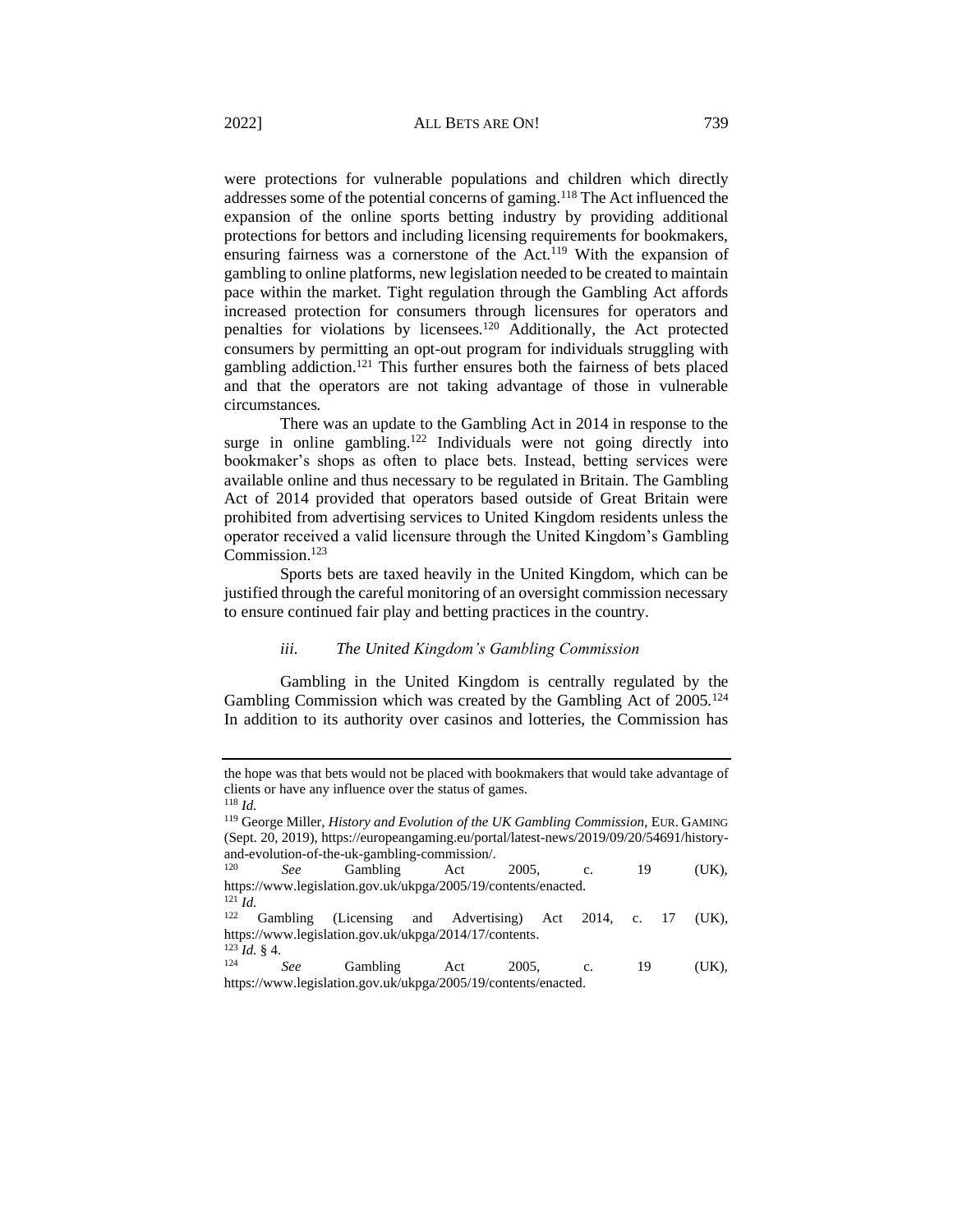regulatory power over the remote betting sector, including online sports betting.<sup>125</sup> The Commission sets the requirements for the issuance of licenses and provides such licenses to operators.<sup>126</sup> Regulatory and enforcement powers are given to the Commission in order to provide proper monitoring and oversight of operators and individuals involved with remote gambling.<sup>127</sup>

A primary function of the Commission is to make gambling safer for consumers in the United Kingdom through compliance and enforcement efforts to keep operators accountable.<sup>128</sup> As the Commission sets many of the rules surrounding gaming in the United Kingdom, they have the ability to determine how bets are placed and through what means.<sup>129</sup> The Commission does not resolve consumer complaints against gambling operators. Instead, through the issued licenses, an operator must agree to a third-party dispute resolution through agencies trusted by the Commission to uphold the Commission's standards.<sup>130</sup>

The Commission does not regulate online betting websites that do not trade or advertise to consumers in the United Kingdom.<sup>131</sup> In order to trade with or advertise to consumers in the United Kingdom, operators must have a valid licensure through the Commission which is readily available online.<sup>132</sup> The main purposes of the licensures is to prevent "gambling from being a source of crime or disorder . . . or being used to support crime[,]" ensure fairness, and protect both children and other vulnerable individuals from

<sup>125</sup> *See generally Who We Are and What We Do*, GAMBLING COMM'N, https://www.gamblingcommission.gov.uk/about/Who-we-are-and-what-we-do/Who-weare-and-what-we-do.aspx (last visited Nov. 6, 2021).

Licensing *Objectives*, GAMBLING COMM'N, https://www.gamblingcommission.gov.uk/about-us/guide/licensing-objectives (last visited Nov. 6, 2021).

See Gambling (Licensing and Advertising) Act 2014, c. 17 (UK), https://www.legislation.gov.uk/ukpga/2014/17/contents.

How We Make Gambling Safer, GAMBLING COMM'N, https://www.gamblingcommission.gov.uk/about-us/guide/how-we-make-gambling-safer (last visited Nov. 6, 2021).

<sup>&</sup>lt;sup>129</sup> *Id.* The Commission's website delineates several examples of how online betting is made safer, such as banning gambling with credit cards and protecting Britain's youth through more stringent identity verification methods. Additional attention has been given to online gambling as a result of the coronavirus pandemic. Protections offered include the prevention of reverse withdrawals, the requirement of gambling businesses to sign up to the online self-exclusion scheme to help those struggling with gambling addiction.  $\frac{130}{131}$  *Id.* 

<sup>131</sup> *What We Don't Do*, GAMBLING COMM'N, https://www.gamblingcommission.gov.uk/about-us/guide/page/what-we-do-not-regulate (last visited Nov. 6, 2021).<br> $\frac{H_{\text{QW}}}{H_{\text{QW}}}$ 

How We Regulate, GAMBLING COMM'N, https://www.gamblingcommission.gov.uk/about-us/guide/how-we-regulate (last visited Nov. 7, 2021).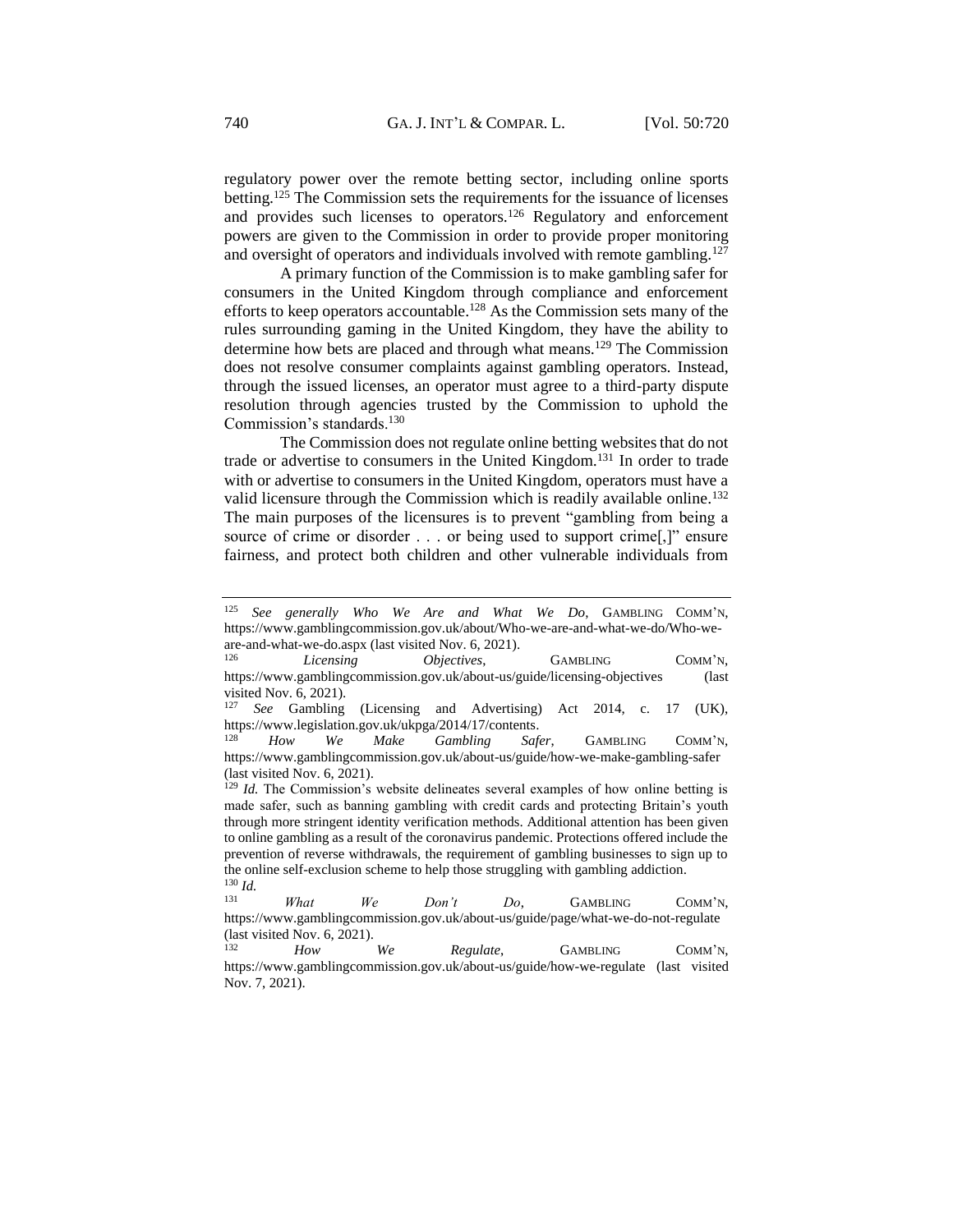gambling exploitation.<sup>133</sup> If operators act in violation of their licenses, the Commission has the power to revoke the license and/or levy fines or fees. Licenses are required for remote operators and remote operators are subject to oversight by the Commission.<sup>134</sup> Licenses are issued when operators have "a clear business plan which explains the operator's plans for transacting with consumers in Great Britain."<sup>135</sup> Remote licensures also require that the operator "ensure that there are adequate age verification measures in place to prevent children and young persons gambling on their sites."<sup>136</sup>

With the popularity of sports betting and the concerns over the integrity of the game, the Commission includes an intelligence team and Sports Betting Intelligence Unit (SBIU) to monitor "betting integrity, social media lotteries, unlicensed remote operators and money laundering."<sup>137</sup> The reports are investigated and referred to the Commission's enforcement teams.<sup>138</sup> This process maintains the integrity of games and allows for bets which are fair and legitimate.<sup>139</sup>

The Commission is funded through application and license fees paid by the gambling industry which fund all gambling regulation.<sup>140</sup> Companies that choose to enter the market in the United Kingdom are subject to hefty entry fees and additional taxes on their profits.<sup>141</sup>

At its incipiency, the Gambling Commission has derived several ways to keep bettors protected. An example includes the use of "Whitelists" that designate bookmakers who are safe to place bets with that are not located in the United Kingdom.<sup>142</sup> The Commission's website includes an accessible database which allows individuals to search remote gambling organizations and their license status.<sup>143</sup>

<sup>133</sup> *Licensing Objectives*, *supra* note 126.

<sup>&</sup>lt;sup>134</sup> GAMBLING COMM'N, STATEMENT OF PRINCIPLES FOR LICENSING AND REGULATION § 3 (2017).

<sup>135</sup> *Id.* § 3.8*.* 

<sup>136</sup> *Id.* § 5.23.

<sup>137</sup> GAMBLING COMM'N,*supra* 115, at 20.

<sup>138</sup> *Id.*

<sup>139</sup> *Id.* at 6.

<sup>140</sup> *Id.* at 31.

<sup>&</sup>lt;sup>141</sup> *Id.* at 40 (indicating the application and license fees in the Directors' report which "range from £195 to £494,856 dependent on operator size and license type."; Rogers & Hjelmgaard, *supra* note 114 (reporting that betting companies in Britain are subject to 15% tax on their profits in addition to their regular business taxes).

<sup>&</sup>lt;sup>142</sup> 5 Feb. 2009, HC Deb. (2009) cols. 15-17 (UK).<br><sup>143</sup> **Pegister** of *Cambling Bus* 

<sup>143</sup> *Register of Gambling Businesses*, GAMBLING COMM'N, https://www.gamblingcommission.gov.uk/public-register/businesses (last visited Nov. 6, 2021). The licensees can be searched for their license status, from active, expired, forfeited, lapsed, revoked, surrendered, and suspended. This search feature provides protections for those wanting to place bets on the internet marketplace. Additionally, the Commission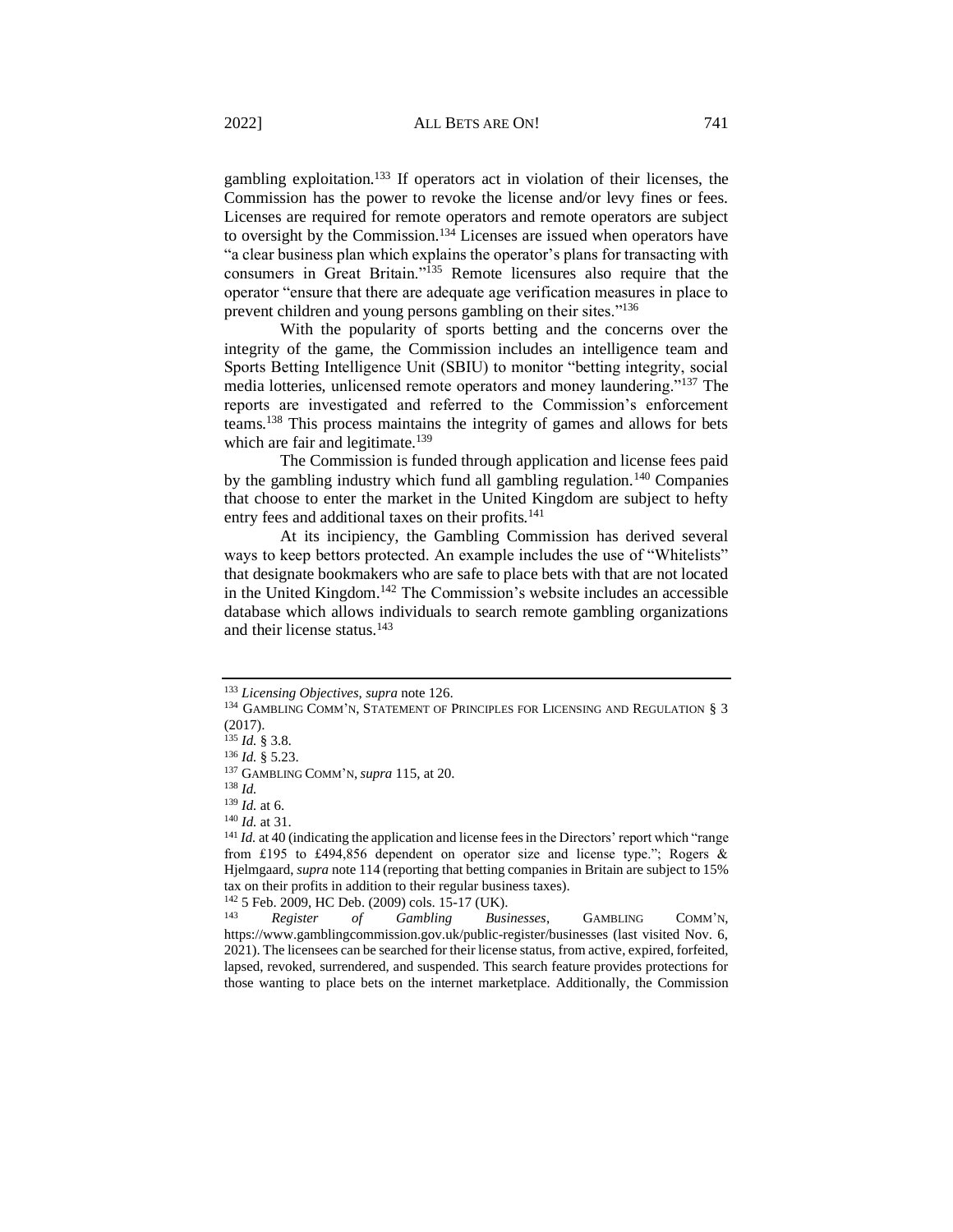The Commission has evolved to continue to protect interests of consumers and the market holistically. As concerns arise from potential criminal activity, the Commission can combat the risk and inform consumers.<sup>144</sup> Through the corporate strategy of the Gambling Commission, corruption, illegal activity, and risks to integrity may be combatted and resolved.<sup>145</sup> Due to the increased accessibility of the internet, the Commission has also decided to invoke more stringent license conditions for online operators, especially when those operators are found in violation of license requirements.<sup>146</sup>

In summary, the Commission strives to provide a marketplace in which consumers can be confident they are placing bets in "markets that are fair, free from betting related corruption and with British licensed operators that are effective in managing risk." $147$ 

<sup>145</sup> The commission notes that international collaboration is necessary to combat certain risks:

> Gambling and sport are global, multi-million pound industries increasingly commercially linked, for example via ownership and sponsorship arrangements. They are promoted by modern technologies and advertising linking the excitement of sport with that of betting. Proliferation of the interest in and betting on sport has been assisted in the grown of internet use, ever increasing means for communications and 24/7 global access to both betting and broadcasting of coverage of sporting events.

#### *Id.* at 6.

<sup>147</sup> PROTECTING BETTING INTEGRITY, *supra* note 144, at 2.

identifies licensees that have been "subject to a regulatory sanction [that] are also listed on the regulatory sanction page."

GAMBLING COMM'N, PROTECTING BETTING INTEGRITY 6-7 (2019), https://assets.ctfassets.net/j16ev64qyf6l/urRyuXPJ8RunL3T5EF9Zo/4bcdfcb1729a9eb7c 830293655e4e0be/Protecting-betting-integrity.pdf [hereinafter PROTECTING BETTING INTEGRITY].

<sup>146</sup> *Tougher License Conditions for Online Operator*, GAMBLING COMM'N (Nov. 11, 2020), https://www.gamblingcommission.gov.uk/news/article/tougher-licence-conditions-foronline-operator. The commission identified a situation where an operator did not comply with elements of the Money Laundering Regulations. In order to maintain their license, the operator must maintain a Money Laundering Reporting Officer, anti-money laundering training for relevant staff, and review of their procedures and controls to avoid money laundering.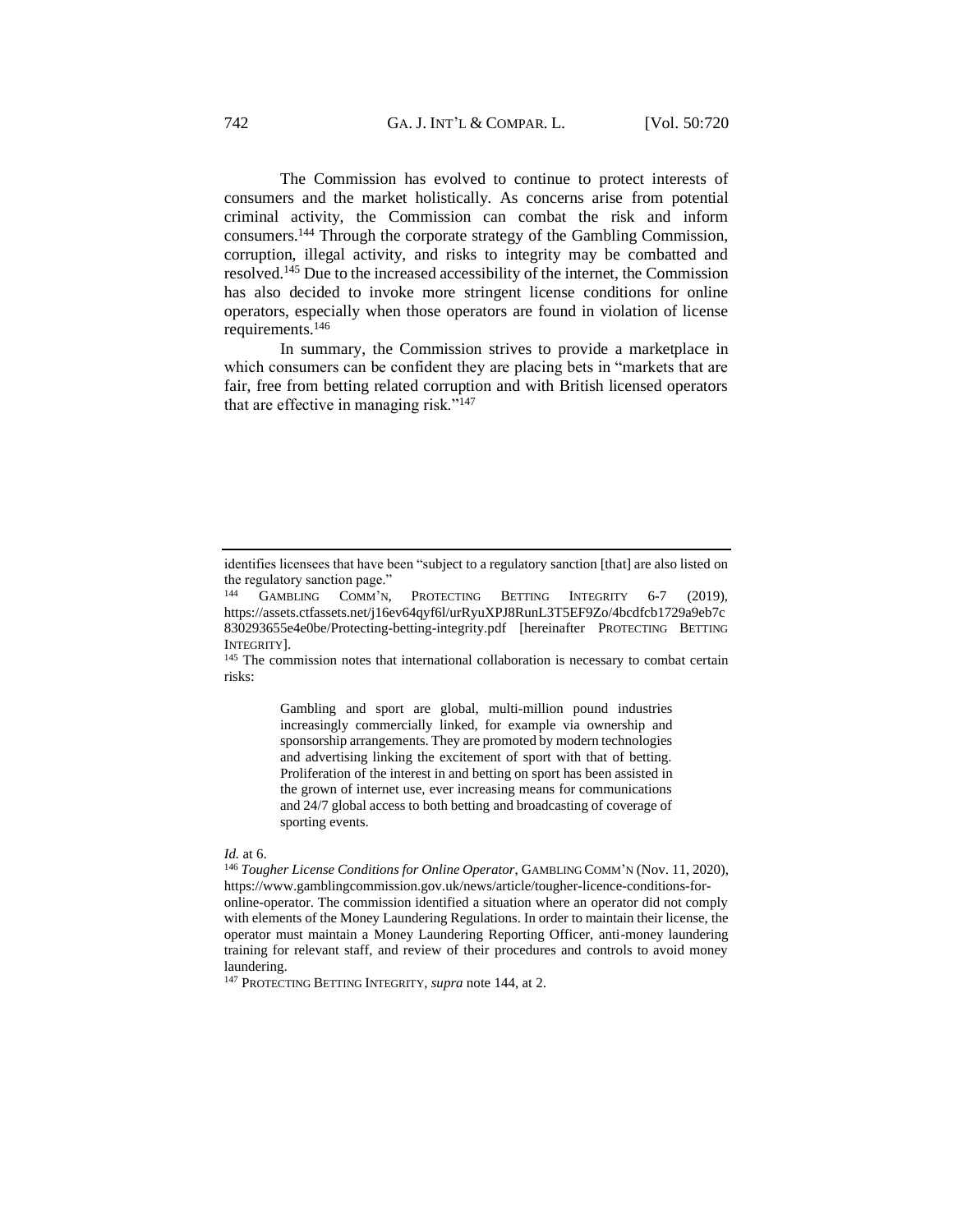#### 2022] ALL BETS ARE ON! 743

# III. ANALYSIS

## <span id="page-23-1"></span><span id="page-23-0"></span>*A. The United States Should Adopt a Commission Similar to the United Kingdom for Consistency and Consumer Safety*

The United States should adopt a uniform regulatory scheme for online gambling to minimize the impacts of illegal bookmakers and the potential for scandals in sports. Unlike the United States' federal system, the United Kingdom has a centralized government.<sup>148</sup> In some respects, their system may make it easier for the United Kingdom to regulate practices such as online gaming through their Gambling Commission.<sup>149</sup>

In addition to maintaining the integrity of professional sports, regulation of online sports betting would provide protections to those interested in placing bets. The National Gambling Impact Study Commission has identified multiple arguments, one being that legalized and regulated gambling would effectively "undermin[e] illegal gambling and the organized crime it supports."<sup>150</sup> Following the Court's removal of the federal sports betting ban that existed under PASPA, the United States should encourage the establishment of legitimate, compliant online sports gambling operators. Just as PASPA provided a blanket federal ban with various exceptions, the Court's decision in *Murphy* provided a blanket removal which left the decision for regulatory schemes with individual states.

As noted in the Background above, the regulations surrounding online sports betting vary drastically among the states. With a blanket removal, avenues for fraud or deception are paved. Those placing online bets should be afforded protections. Without any protective regulation in place, individuals placing bets online may send sensitive or confidential information to sportsbooks that facially appear compliant with state regulation, but unfortunately, are not acting within those parameters.

The United States should adopt a centralized system similar to the United Kingdom for online gambling. In addition to providing licenses, the system should also provide a list of approved and licensed online sportsbook organizations. Providing this list to bettors would allow for those who ultimately decide to participate in the act of placing online bets a security not presently afforded to them.

<sup>148</sup> Winnie Agbonlahor, *UK 'Almost Most Centralised Developed Country', Says Treasury Chief*, GLOB. GOV'T F. (Jan. 27, 2015), https://www.globalgovernmentforum.com/ukmost-centralised-developed-country-says-treasury-chief/.

<sup>149</sup> *Helping You Get Information About Gambling in Great Britain and Find Support When You Need It*, GAMBLING COMM'N, https://www.gamblingcommission.gov.uk/home.aspx (last visited Nov. 6, 2021).

<sup>150</sup> NAT'L GAMBLING IMPACT STUDY COMM'N, NATIONAL GAMBLING IMPACT STUDY COMMISSION FINAL REPORT 1-5 (1999).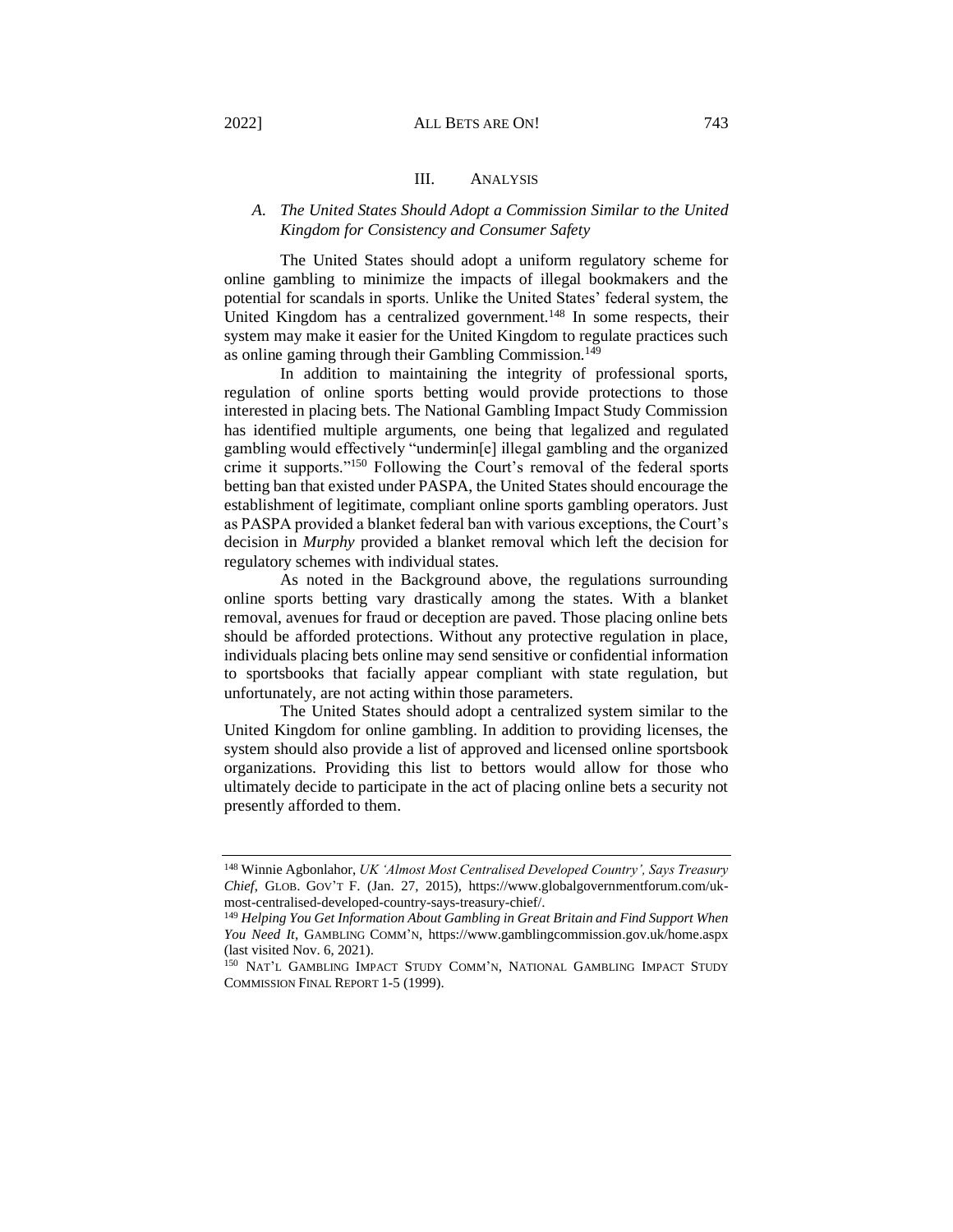While consumers are entitled to their own research, fraudulent sites on the internet are not uncommon and having an updated list of approved and licensed sportsbooks would reduce the chance of individuals being impacted by fraudulent schemes. The typical online sportsbook found in the United Kingdom is not one run by criminals looking to wholly take advantage of bettors. Instead, these sportsbooks are run by large corporations that are subject to strict regulation in the United Kingdom.<sup>151</sup> With the prevalence of these organizations in the market not just regionally, but internationally, the incentive to participate in betting scandals or noncompliance with regulation is little to none. With the consequence of license removal by the United Kingdom's Gambling Commission, there is no justified reason for noncompliance. Without consistent regulation, the incentive to treat consumers fairly is not present. Additionally, consumers in states that either criminalize the act of betting or have no regulation in place whatsoever create a targeted population for scammers. Especially when regulated sites are not permitted within a state, unregulated sites will have no issue attempting to take advantage of those residents.

The United States does not have an impermeable history of enforcing online gambling regulations, but this could be due to the fact that the blanket prohibition of online gambling did not allow for proactivity in the realm of online sports betting. With the adoption of a commission similar to that of the United Kingdom, the United States would have a means of issuing licenses and enforcing regulation surrounding online gambling.

A blanket prohibition for online gambling was unraveled by the Court in 2018, but a blanket protection should not be dismissed or ignored. Congress should consider providing baseline protections across all states, including but not limited to the production of a licensure system. The licenses would provide for a verification process that would maintain both integrity and consistency in the online gambling realm. The licensure process would hold organizations accountable through compliance with both state and federal regulation. In addition to the federal protections provided, states would have the ability to enact statutes surrounding their particularized approaches to online gambling.

Absent the prohibition of online sports gambling, states that have enacted statutes permitting online gambling have an additional revenue stream

<sup>151</sup> The Impact of Gambling Companies on the London Stock Exchange, ADVFN FIN. NEWS (Nov. 20, 2018), https://uk.advfn.com/newspaper/advfnnews/49209/the-impact-ofgambling-companies-on-the-london-stock-exchange (identifying the prevalence and impact of sports betting companies on the market). Additionally, there are sportsbook giants that are looking to expansion in the United States and plan to supply certain technologies to states that approve the practice.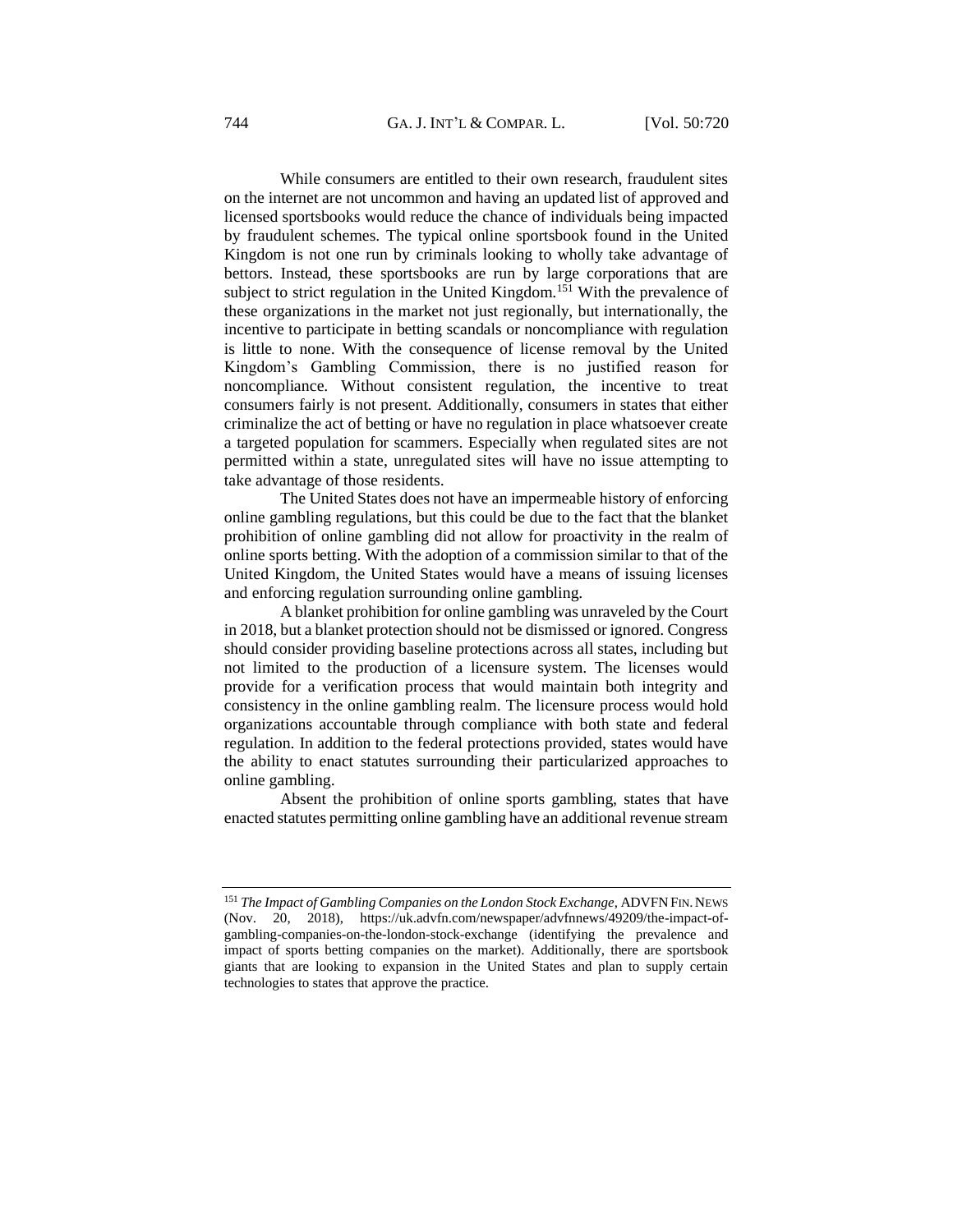and a newfound source for job creation.<sup>152</sup> Although the Court's decision in *Murphy* eliminated the conflict between federal legislation and states, stark inconsistencies are still found between the states which results in a system that is weak both nationally and internationally.<sup>153</sup>

At the time of writing, the coronavirus pandemic is impacting states through unprecedented means. Permitting online sports betting would create a revenue stream that would benefit the citizens, especially those requiring specialized services during this time.<sup>154</sup> Including a tax on the revenue of organizations that offer online sports wagering could start to fill gaps in state's individualized budgets, especially as those gaps begin to widen as a result of coronavirus responses.

The reality is that online sports betting is going to occur within states regardless of whether that state has determined to criminalize the act.<sup>155</sup> Stayat-home orders have further incentivized online means of entertainment. Additionally, with many organizations unable to open physical doors to their establishments due to the pandemic, offering these bets provides for a continuation of their businesses. Because of the online nature and accessibility of sports betting, criminalization of placing bets thus siphons revenues to other states or countries. Given the current circumstances, states such as Texas should look more closely at providing regulation that permits online sports betting for the sole reason of increased revenue streams.

Huge potential exists for states that have yet to regulate sports betting. With the vast number of incentives to do so, it does not appear that states such as Texas will shift their position and regulate the industry. Texas' refusal to regulate could place Texans in a precarious position, and potentially subject Texas residents to fraudulent online gaming schemes.

A centrally regulated system will directly benefit the consumer and the state. Providing standards for compliance will enhance consistency and shift demand away from illegal betting activity. Regulation of this industry would also limit the bettor's exposure to fraudulent betting schemes, and with the interconnectedness of the internet it is quite possible that bettors could be connected to organizations that are not based in the United States and do not

<sup>155</sup> *See* Butler, *supra* note 152 (noting that "in-state dollars from residents crossing state lines to place bets" may be lost, further incentivizing each state to regulate the industry).

<sup>152</sup> Ryan Butler, *Tax Revenue from Legal Sports Betting Is Benefitting States*, GAMBLING.COM (Feb. 26, 2020), https://www.gambling.com/us/news/tax-revenue-fromlegal-sports-betting-is-benefitting-states-2205100 (including examples of how tax revenue from legal sports betting is being used in "fund[ing] programs for schools, the elderly and disabled, transportation initiatives, environmental causes and others" such as "support[ing] state water projects, replenish pension funds, and rebuild damaged roads."). <sup>153</sup> *Murphy*, 138 S. Ct. at 1461.

<sup>154</sup> Chris Imperiale, *West Virginia Gambling Helps State Earn Needed Tax Revenue During Difficult Year*, PLAYWV.COM (Nov. 10, 2020), https://www.playwv.com/wv-gamblingprovides-revenue-boost/.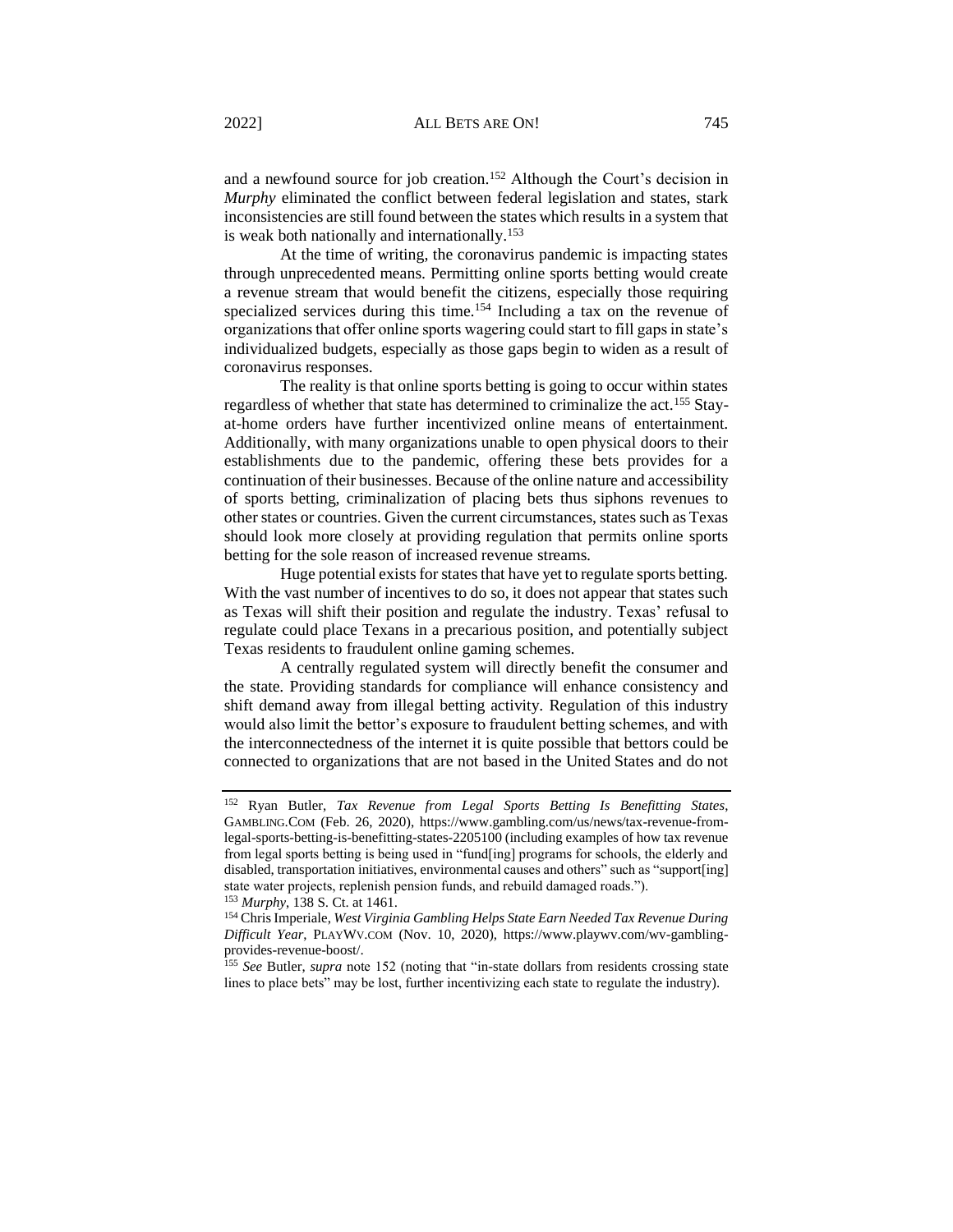have credible reputations or histories. Providing regulation at the federal level would substantially limit the money that is funneled into illegal betting schemes. In summation, this regulation would benefit the bettor, the industry, and the revenue streams of states.

The United States does not have a strong reputation of enforcing online gambling legislation. Creating a centralized system would increase the enforcement abilities and create consistent regulations for which organizations must comply. Due to the prior lack of monitoring capabilities, enforcement was limited. With a system that includes increased monitoring protocols, protections will be afforded for the consumer. The United Kingdom has identified potential threats to consumers through "illegal betting" and "criminal groups [that] view match fixing and betting corruption as a less risky criminal activity compared to other offences such as drug smuggling or people trafficking."<sup>156</sup>

Avoiding interactions with fraudulent schemes is paramount. In adopting a licensing scheme similar to that of the United Kingdom, the United States would be afforded the ability to monitor regulated sportsbooks and "enforce[] controls [of] suspicious and illegal betting activity, thus helping to preserve the integrity of sports by early detection and investigation of potential fraud."<sup>157</sup>

A legal yet efficiently regulated system is necessary for the continuation of safe and fair online sports betting in the United States. Allowing for a monitoring system in addition to a licensing commission would incentivize compliance because bettors would be more likely to place bets with trusted agencies, especially since it is online commerce. With the elimination of the blanket restriction of online sports betting, the United States should seriously consider implementing a commission that provides licensures and a regulatory framework to ensure compliance with basic regulations and leave finer details––such as tax rates and services for gambling addiction––to the states. The drastic differences between the states does not provide protection to all United States consumers of betting services.

Theoretically, each state could enact legislation regulating online sports betting. Not only is this time-consuming but it is dependent on every state enacting such legislation. With distinct disparities between the states, it is unlikely that a uniform regulatory system would exist within the United States. These disparities may also create a condition whereby not all citizens are afforded the same protections in participating in internet sports betting. Under current regulation, a Texas resident may be found guilty of a Class C

<sup>156</sup> PROTECTING BETTING INTEGRITY,*supra* note 144.

<sup>&</sup>lt;sup>157</sup> Woo, *supra* note 44 at 593. Woo further articulates that "[i]mprovements in monitoring technology can allow state regulated sportsbooks working in conjunction with state and federal investigators to effectively detect illegal betting activity, and investigate and prosecute wrongdoers."